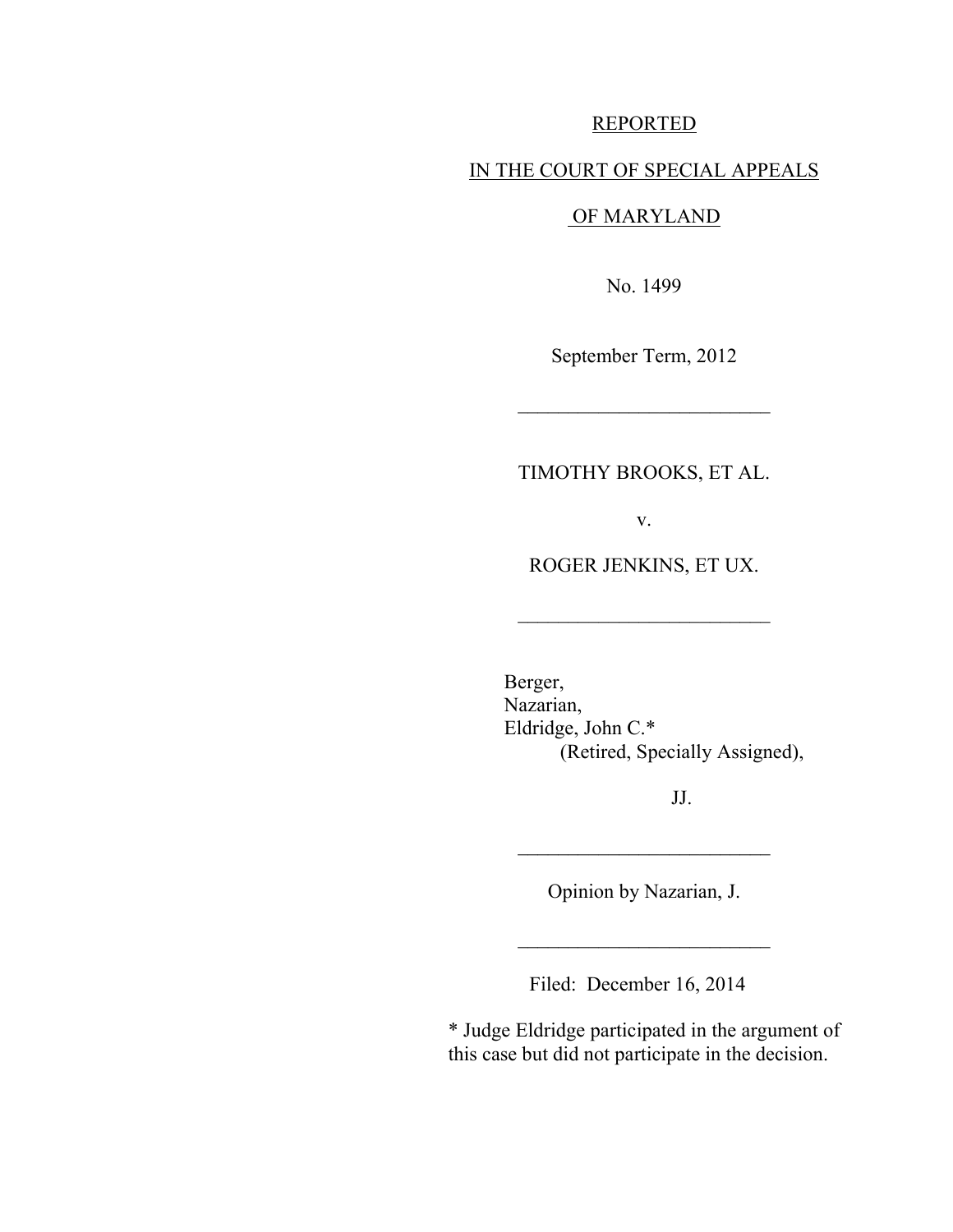This case began as a seemingly simple arrest warrant, but went very wrong in the execution. Frederick County Sheriff deputies Timothy Brooks and Nathan Rector (the "Deputies")<sup>1</sup> went to the home of Roger and Sandra Jenkins, warrant in hand, to arrest their son. Mr. Jenkins answered the door and sought to cooperate, among other ways by moving the family dogs from the house to an outside kennel. The events that followed are a matter of considerable dispute, but the undisputed result was that Deputy Brooks shot and wounded their chocolate Labrador Retriever, Brandi. Then, when Mr. and Mrs. Jenkins left the house to take Brandi to the vet, the Deputies entered the house—contrary, Mr. Jenkins testified, to his express instructions—found the son hiding behind a door, and arrested him.

The Jenkinses filed a complaint in the Circuit Court for Frederick County seeking damages, on a number of theories, for the wounding of the dog and the officers' alleged unlawful entry into their home. The counts in the complaint contain overlapping claims alleging both constitutional and common-law causes of action. After a trial, both the Jenkinses prevailed against both of the Deputies and the jury awarded damages totaling \$620,000 (reduced, after *remittitur*, to \$607,500). The Deputies appeal.

We conclude that the trial court properly permitted the Jenkinses' constitutional tort claims arising from the dog shooting to go to the jury and properly declined to apply Md.

<sup>&</sup>lt;sup>1</sup> Because the State of Maryland was also a named party, we will refer collectively to all three, as appropriate, as "the defendants," although the State is not a party to this appeal.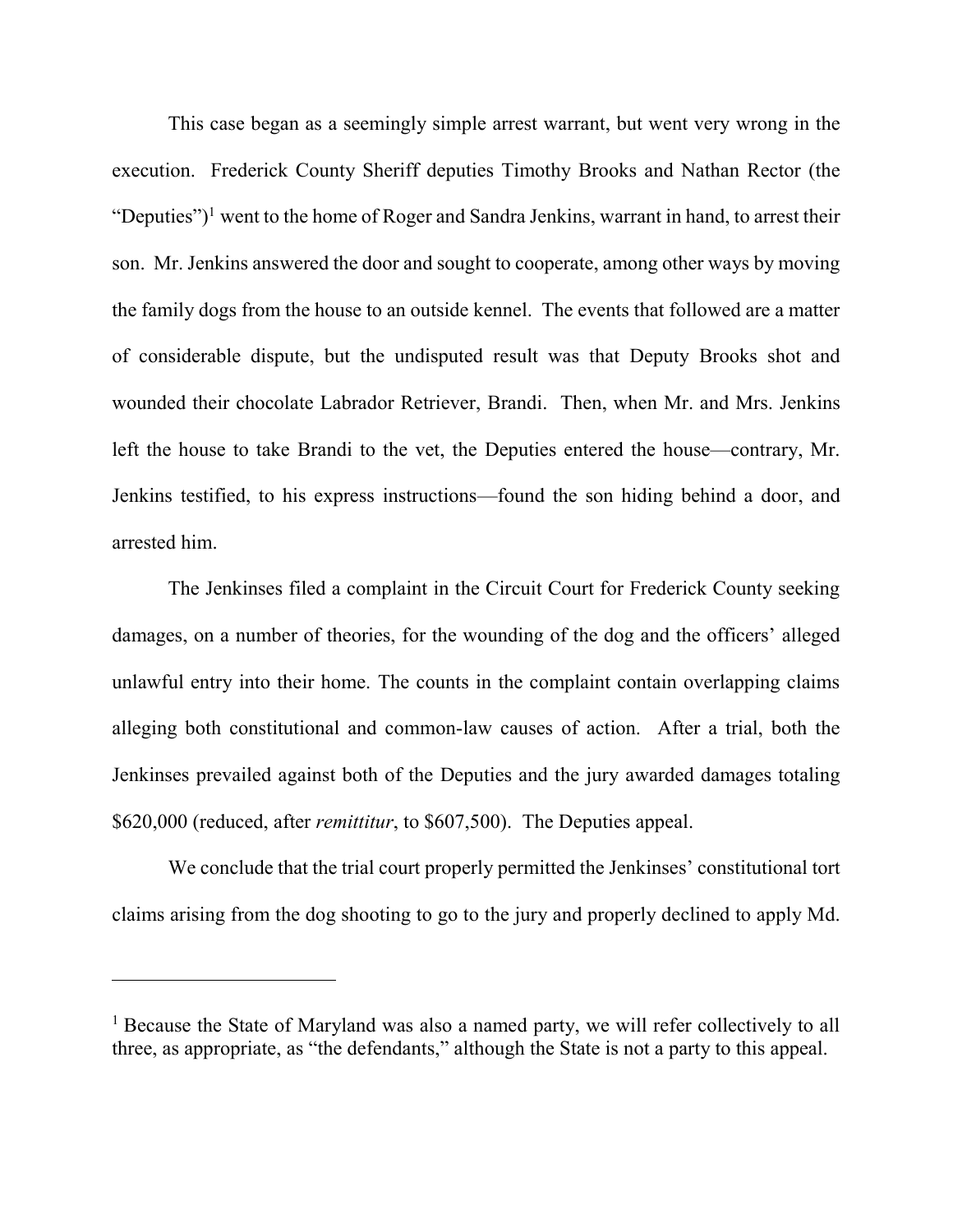Code (1974, 2013 Repl. Vol.), § 11-110 of the Courts & Judicial Proceedings Article ("CJ"), which caps recovery for tortious injuries to pets, to reduce the total available damages on those counts to \$7,500. We find as well that the jury verdict on the shooting claims was not excessive. But we reach a different result for the trespass counts. We hold that the jury's finding that the Deputies acted with neither gross negligence nor malice entitled the Deputies to immunity on the Jenkinses' constitutional trespass claim. We also hold that the Jenkinses could not, as a matter of law, recover mental anguish damages, but could recover only nominal damages for common law trespass, even though the jury found on that count that the Deputies acted with gross negligence. We affirm in part, reverse in part, and remand.

### **I. BACKGROUND**

### **A. Events at the Jenkins Home**

 $\overline{a}$ 

 On January 9, 2010, the Deputies went to the Jenkinses' home to serve a writ of body attachment on their eighteen-year-old son, Jared, in connection with an incident that took place while Jared was a minor. Deputy Brooks left his patrol car running, so the camera inside it kept recording.<sup>2</sup>

 Mr. Jenkins woke up at about 7:00 a.m. to hear Deputy Brooks "banging" on the door. When Deputy Brooks told him the purpose of his visit, Mr. Jenkins responded that

 $2^2$  The camera recorded most of the events that followed without any sound; the audio came on after Brandi had been shot and was lying in Mrs. Jenkins's lap.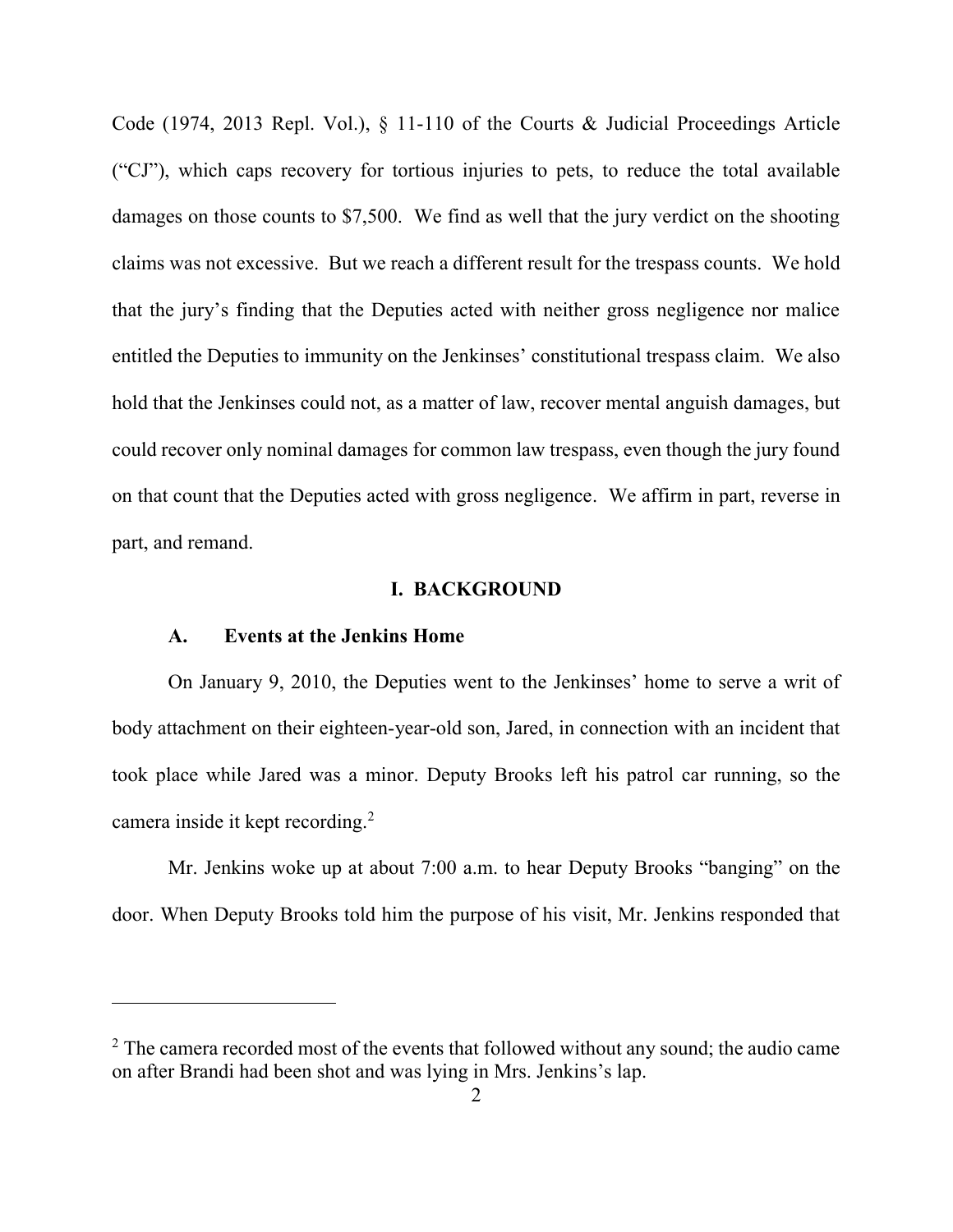he didn't know whether Jared had come home the night before, but that before they spoke further, he would move the barking dogs from the house to an outdoor kennel.Mr. Jenkins walked out the rear of the house, apparently expecting the dogs to walk with him out the door, across the driveway, and to the garage. He headed to the back door with Brandi ahead of him by about six to eight feet. He did not put her on a leash; he explained in response to his counsel's question at trial that it did not occur to him that Brandi might act aggressively toward any officer:

> It certainly didn't. If I . . . thought that . . . there was going to be any issues I would not have let my dog just . . . walk out the door as I did, and there was no concern of mine that my dog was going to be shot, for one, or there's going to be [any] aggression.

When Mr. Jenkins saw Brandi turn the corner ahead of him, he called her to come. But as he walked up the side of the house, he heard a gunshot, and as he continued up the driveway, he realized that Deputy Brooks had shot Brandi. Mrs. Jenkins came out of the house and sat with Brandi while her husband went inside, got towels to put on Brandi, and called the vet.

Not surprisingly, Deputy Brooks's perspective differed greatly from Mr. Jenkins's.<sup>3</sup> He testified that he backed away from Brandi, but she continued coming at him. Although

 $3$  As it turns out, this was not Deputy Brooks's first encounter with a dog. Several months before, Deputy Brooks had used a taser on two dogs while he was on duty. He went to a home for a witness interview and was confronted by at least two dogs, a "Rottweiler mix" and a "very small Poodle." It seems that the dogs were running around the front yard of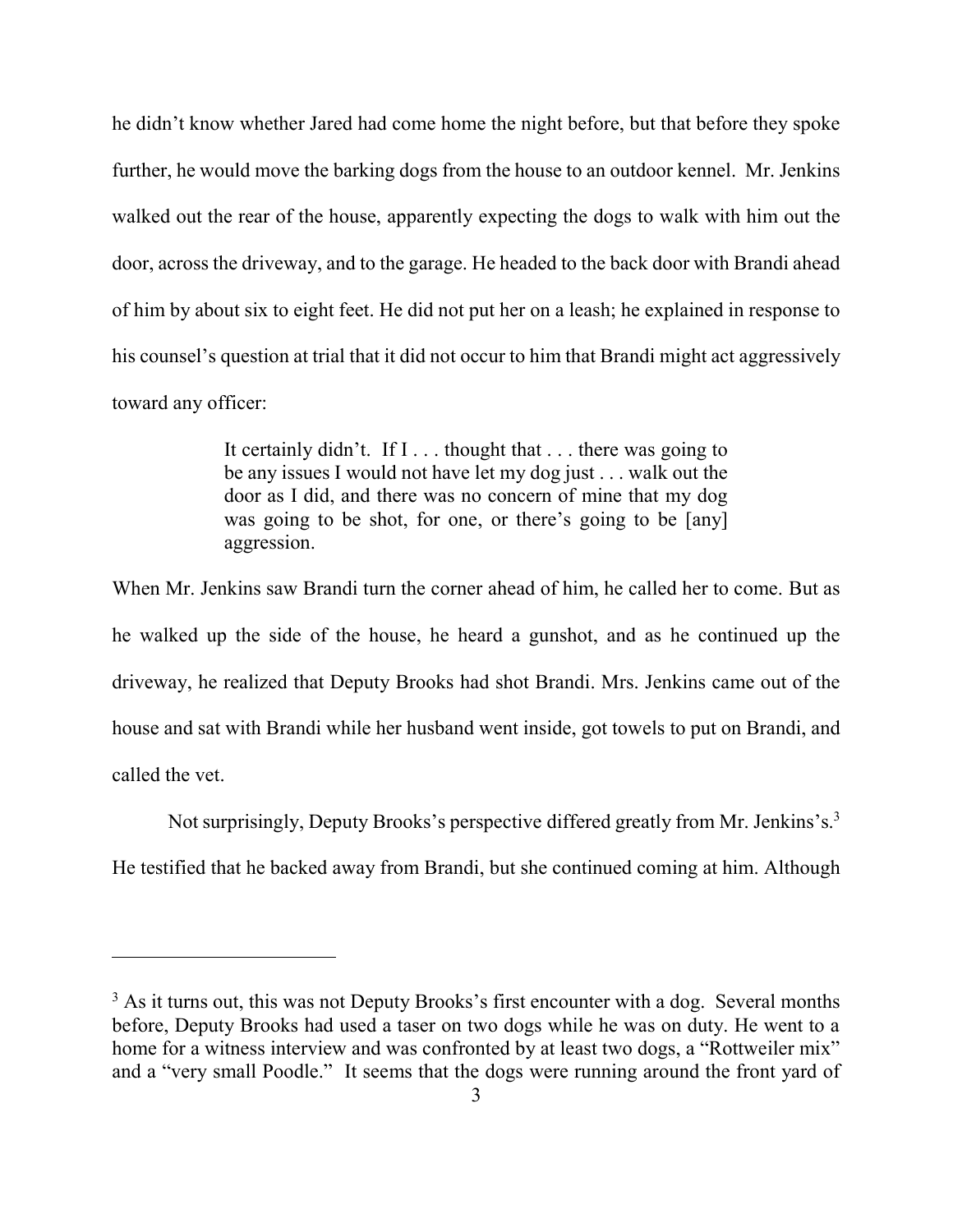Deputy Brooks agreed that the dog never got closer to him than three feet away, he testified that he believed that she was on the attack:

> [T]he dog was . . . barking loudly and coming in . . . a pretty determined pace. It was the sound of this dog as well as the sound that he was making on the inside [of the house previously], and the aggressive and agitated nature when I had seen him on the inside so I took a couple steps back at that point to create distance in case that dog came around the corner, and . . . came after me.

In response, Deputy Brooks pulled his gun from the holster and fired it in the direction of Brandi's chest.

 About three-and-a-half minutes elapsed from the time Deputy Brooks knocked on the front door until he shot Brandi. About eight minutes later, Mr. and Mrs. Jenkins left to take Brandi to the vet. Mr. Jenkins testified that before they left, he instructed the Deputies (in more colorful language) not to enter his house.

Deputy Brooks, on the other hand, testified that he heard no such instruction. After Mr. and Mrs. Jenkins left, the Deputies awaited the arrival of their supervisor, Corporal Michael Easterday. As they waited, though, they decided that they should go inside because they had not yet secured the area and they "potentially [had an] unaccounted [for] wanted person right here." Deputy Rector went in and announced himself, and they located Jared behind a door. Corporal Easterday arrived, and a third deputy took Jared to patrol

the home and Deputy Brooks aimed his taser at the Rottweiler mix (apparently thinking it was coming at him), but hit both that dog *and* the poodle.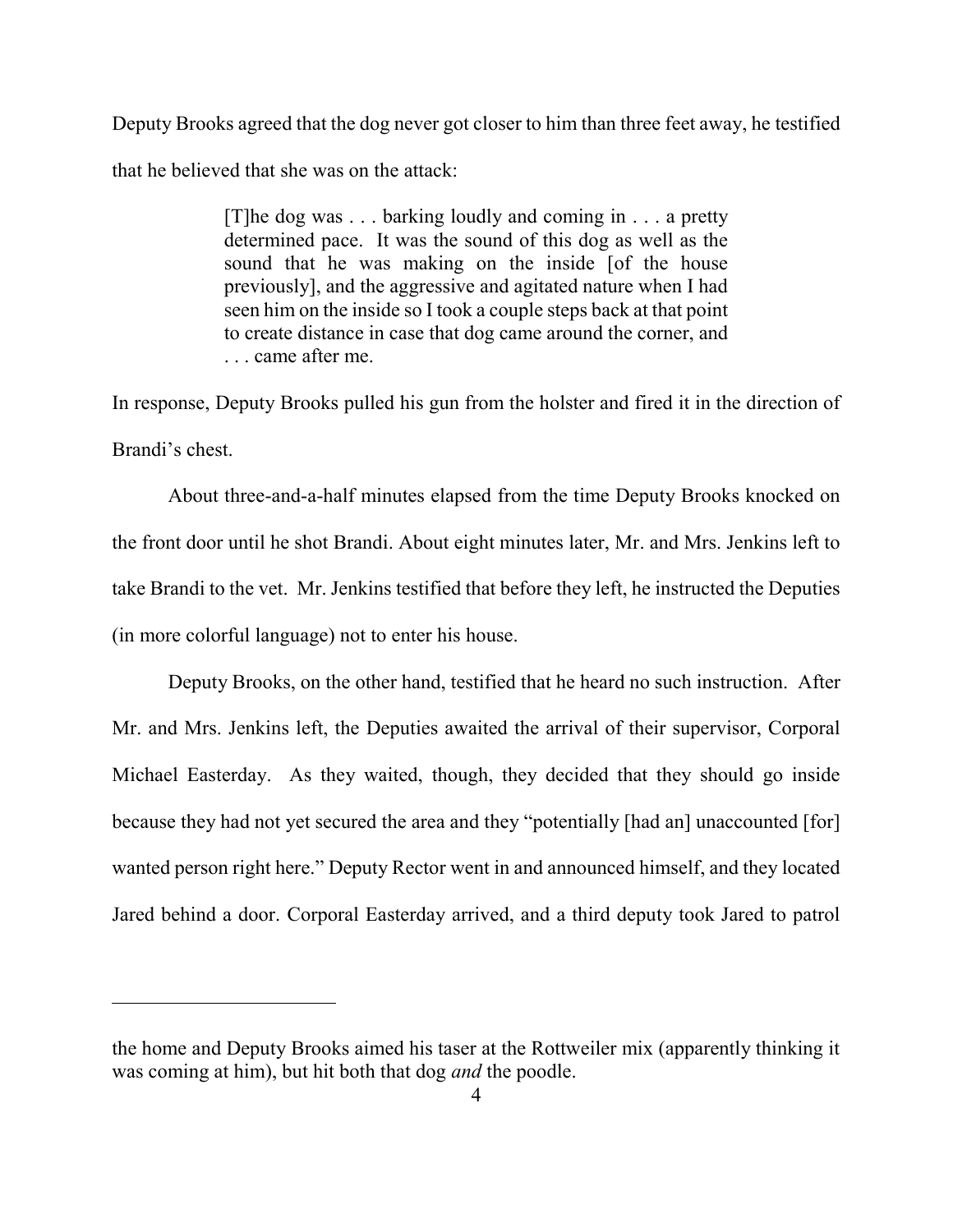headquarters. Mr. and Mrs. Jenkins returned to the house during Brandi's surgery, and, according to Mr. Jenkins, "nothing seemed to be disturbed." Mr. Jenkins offered detailed testimony about picking up Brandi the next day, tending to her injuries, and the effect the incident has had on his family.

## **B. Pleadings and trial (through defendants' motions for judgment)**

 The Jenkinses filed suit in a twelve-count complaint on October 25, 2010. The following counts against Deputies Brooks and Rector survived pre-trial motions:

Count 2: Trespass to Property (for entry into the home)

Count 3: Trespass to Chattel (for shooting Brandi)

Count 5: Violation of Md. Const. Art. 24 (for shooting Brandi)

Count 6: Violation of Md. Const. Art. 24 (for illegal entry into the home)

Count 7: Violation of Md. Const. Art. 26 (for illegal entry into the home)

Count 8: Intentional Infliction of Emotional Distress (for shooting Brandi)

At trial, the Jenkinses called various members of the family to testify, along with Deputies Brooks and Rector. The veterinarian who treated Brandi also testified.

 At the close of the Jenkinses' case, the Deputies moved for judgment as a matter of law. They argued that Count 6 improperly sought recovery for the Deputies' trespass into the Jenkins house under Article 24 of the Maryland Constitution, when the proper claim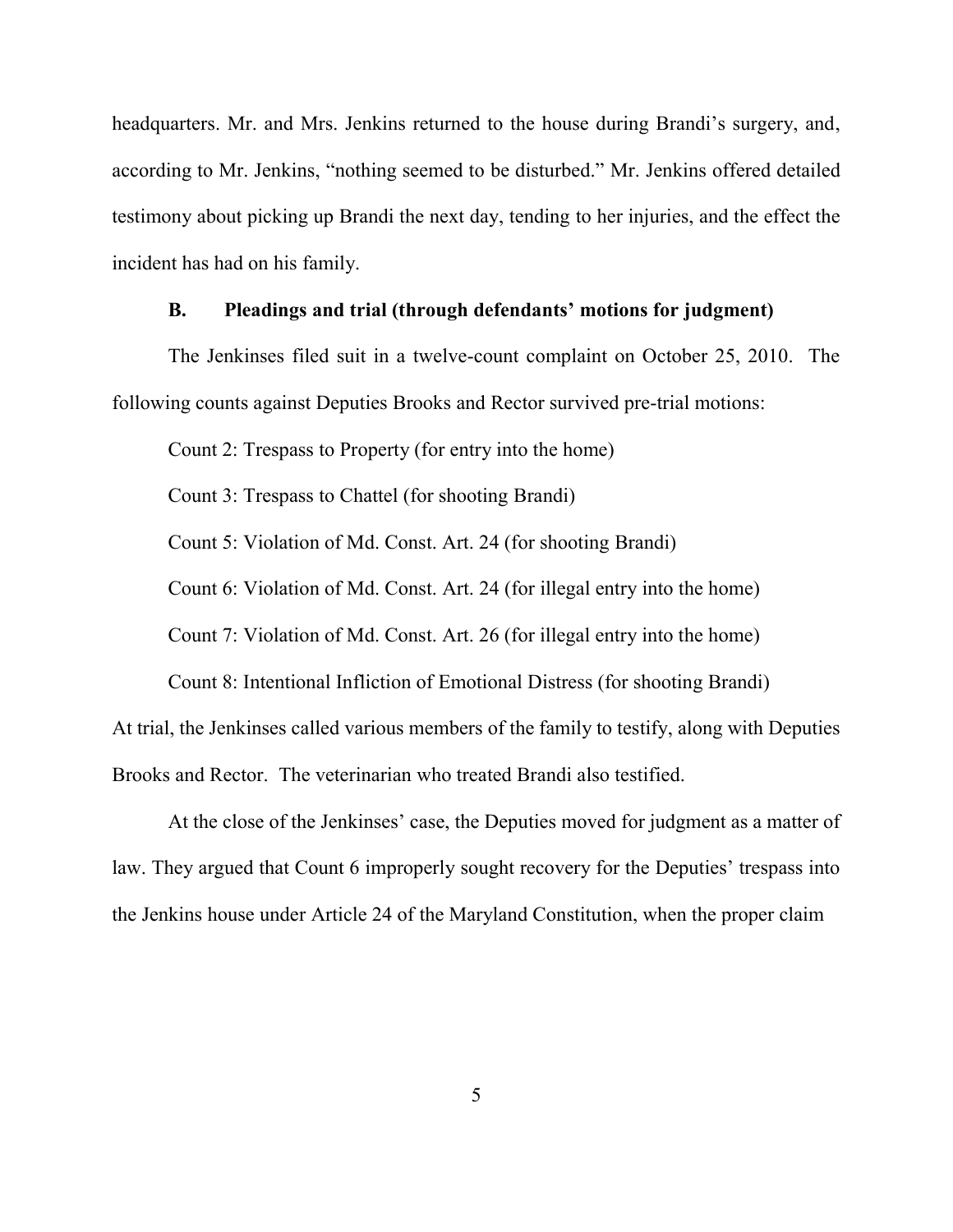existed only under Article 26 (on which Count 7 was premised).<sup>4</sup> They argued that Article 24 applied to an allegedly improper use-of-force claim (and analogized to the Fifth Amendment to the United States Constitution), whereas Article 26 applied when an unlawful search was at issue (analogizing to the Fourth Amendment).<sup>5</sup> According to counsel, the "hallmark of liability under Article 26 is reasonableness[, w]hereas the hallmark of liability under Article 24 is . . . arbitrary capricious conduct, shocks the conscious [sic] conduct, um, abuse of governmental authority." The Deputies argued as

<sup>4</sup> Article 24 of the Maryland Declaration of Rights provides:

[t]hat no man ought to be taken or imprisoned or disseized of his freehold, liberties or privileges, or outlawed, or exiled, or, in any manner, destroyed, or deprived of his life, liberty or property, but by the judgment of his peers, or by the Law of the land.

Article 26 provides:

 $\overline{a}$ 

[t]hat all warrants, without oath or affirmation, to search suspected places, or to seize any person or property, are grievous and oppressive; and all general warrants to search suspected places, or to apprehend suspected persons, without naming or describing the place, or the person in special, are illegal, and ought not to be granted.

 $5$  The transcript leaves some question as to how the Deputies viewed the relationship between the federal and Maryland constitutional claims: "The two provisions, that is State and Federal, are not exactly the same, the Court of Appeals has made that clear, but the Court of Appeals has not indicated that in any way material to this case, they're not the same"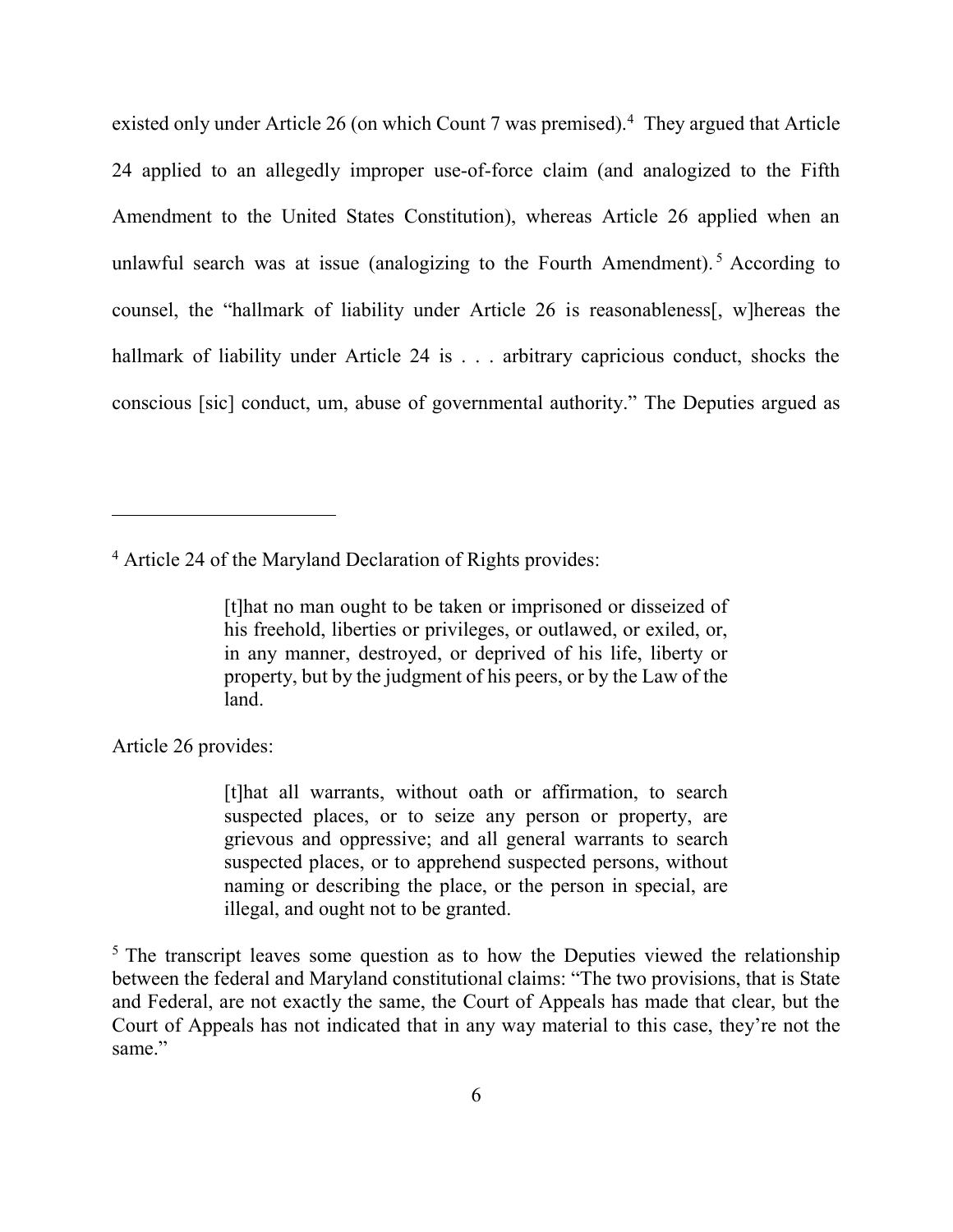well that the Jenkinses had failed to establish facts that would have permitted the jury to find that Deputy Brooks acted with gross negligence when he shot Brandi.

The court denied the motion as to both the trespass claims and to the claims arising from the shooting.<sup>6</sup> The court likewise denied the State's motion for judgment with respect to the negligence claims. The defense did not present any witnesses. The jury deliberated for about four hours, then returned with a verdict that made the following findings and awards (which we have paraphrased from the long verdict form—the emphases are ours):

### **DEPUTY BROOKS**

#### Liability

- Deputy Brooks "**violated** [the Jenkinses'] State **constitutional rights" by shooting Brandi**, and acted **with gross negligence** but **without actual malice**. *(Questions 1-3; Count 5)*
- Deputy Brooks "committed a **trespass to chattels** by **shooting" Brandi**, and acted **with gross negligence** but **without actual malice**. *(Questions 10-12; Count 3)*
- Deputy Brooks "**violated** [the Jenkinses'] State **constitutional rights**" by entering the home, but acted **without gross negligence or actual malice**. *(Questions 4-6; Counts 6 & 7)*
- Deputy Brooks **trespassed onto** the Jenkinses' **property** "by entry into the home," and acted **with gross negligence** but **without actual malice**. *(Questions 7-9; Count 2)*

### **Damages**

 $\overline{a}$ 

- For the shooting
	- to Roger Jenkins:

\$10,000 economic damages

\$100,000 non-economic damages

<sup>&</sup>lt;sup>6</sup> The court granted the motion as to Count 8, for intentional infliction of emotional distress. The State also moved for judgment on the Jenkinses' negligence claim against it, and the court denied it.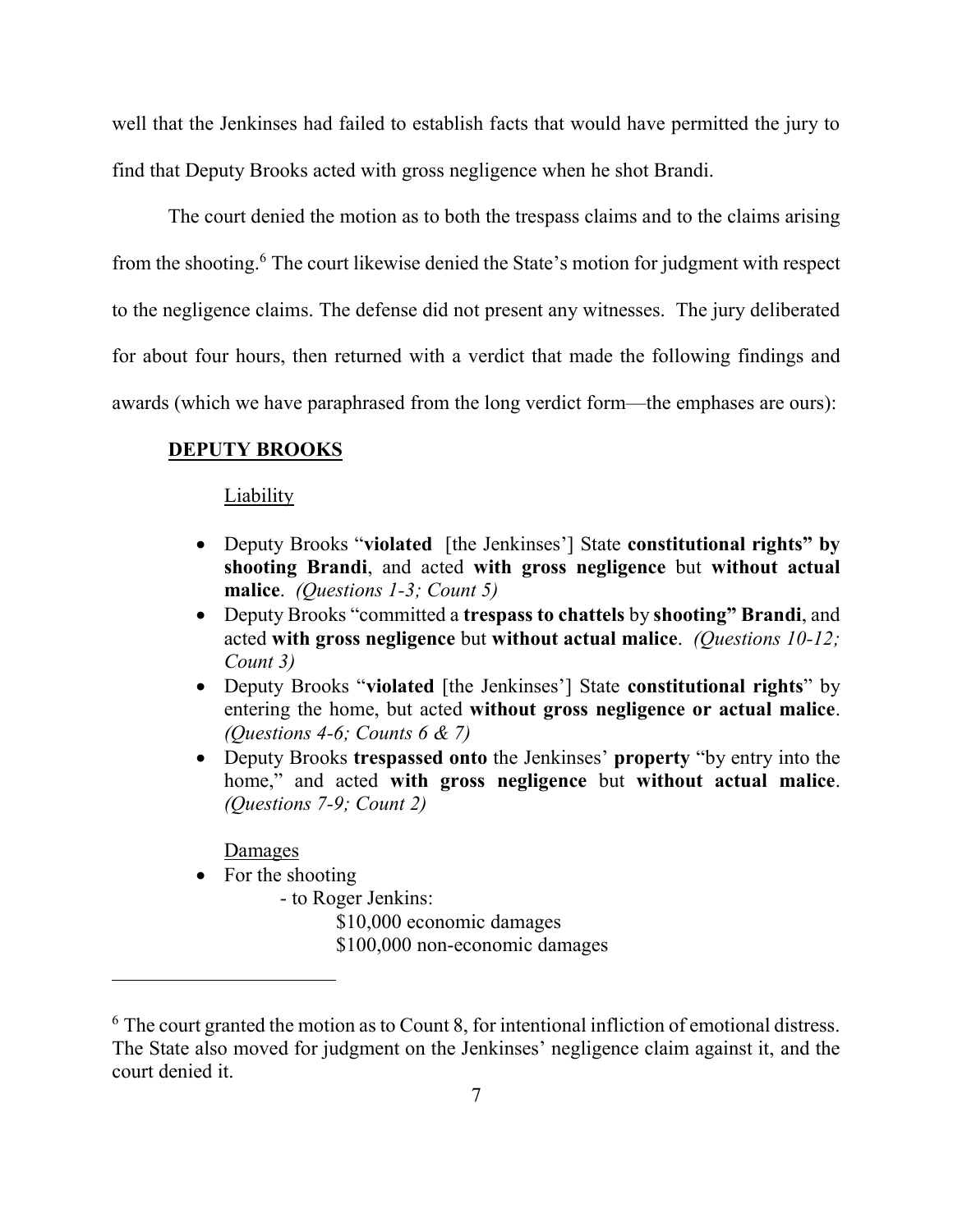- to Sandra Jenkins:

\$10,000 economic damages

\$100,000 non-economic damages

• For entry into the home

 - to Roger Jenkins: \$100,000 - to Sandra Jenkins: \$100,000

## **DEPUTY RECTOR**

### Liability

- Deputy Rector "**violated** [the Jenkinses'] State **constitutional rights**" by entering the home, but acted **without gross negligence or actual malice**. *(Questions 18-20; Counts 6 & 7)*
- Deputy Rector **trespassed onto** the Jenkinses' **property** "by entry into the home," and acted **with gross negligence** but **without actual malice**. *(Questions 21-23; Count 2)*

Damages

- For entry into the home
	- to Roger Jenkins:
		- \$100,000 non-economic damages
	- to Sandra Jenkins:
		- \$100,000 non-economic damages

# **C. Post-verdict**

The Deputies moved for judgment notwithstanding the verdict or, alternatively for a new trial or *remittitur*, and argued six specific grounds: (1) the evidence was insufficient to support the jury's finding that Deputy Brooks acted with gross negligence in shooting Brandi; (2) the evidence was insufficient to support the jury's finding that the Deputies acted with gross negligence in entering the home, and therefore they were entitled to statutory immunity; (3) there was no basis on which to award non-economic damages for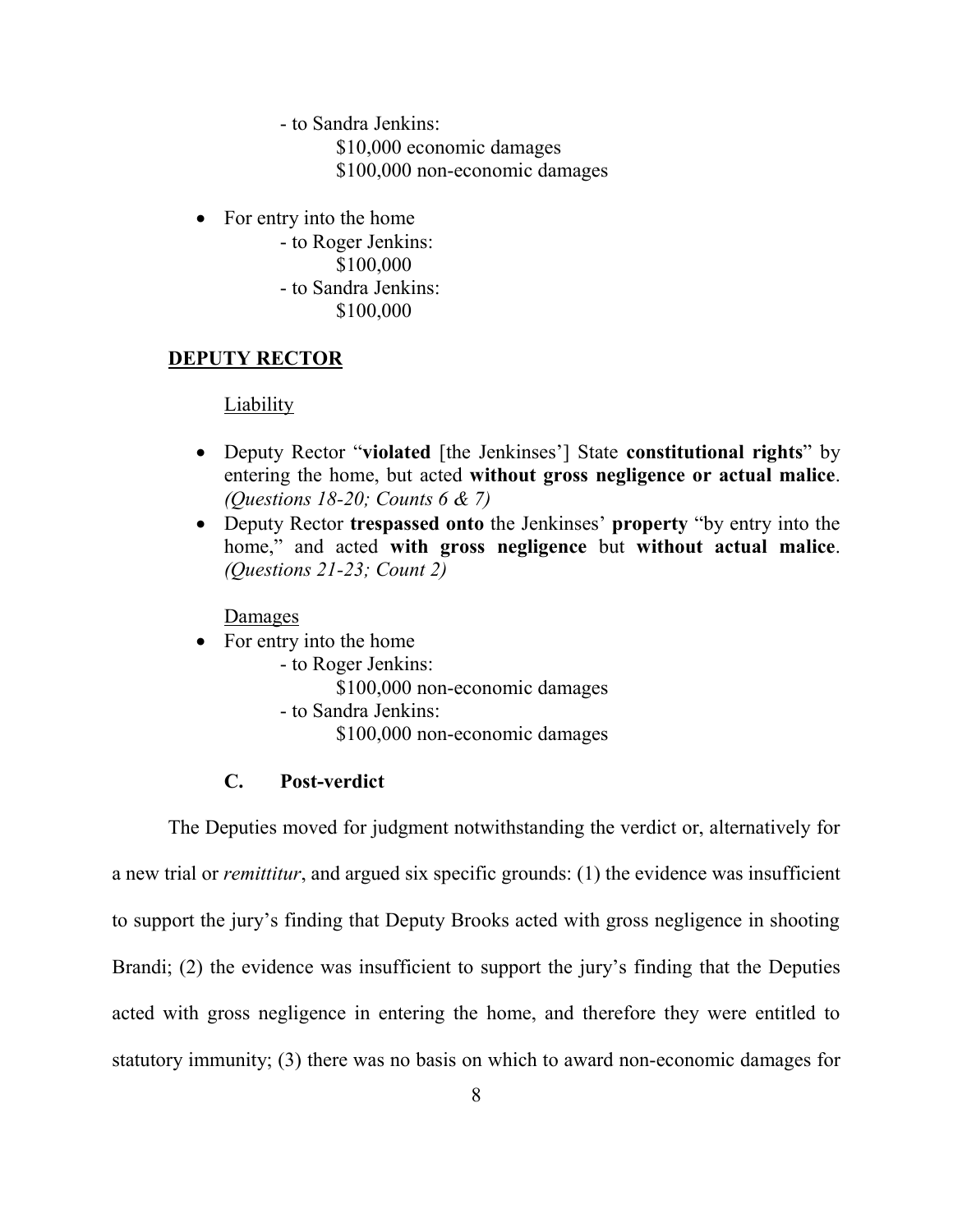the shooting; (4) the \$20,000 award for *economic* damages arising from the shooting exceeded the statutory cap for damages arising from injuries to pets; (5) the total award of \$400,000 erroneously permitted "separate damages . . . against separate Defendants for a single event"; and (6) "all damages awarded were excessive." They also claimed broadly that "deficiencies in the jury instructions and the verdict sheet . . . in the absence of j.n.o.v. or remittitur, can only be cured by a new trial."

 After a hearing, the court denied the requested relief except that the court applied CJ § 11-110 and reduced the economic damages relating to Brandi's injuries from \$20,000 to \$7,500. The court then entered an Order of Final Judgment that included judgment against Deputy Brooks in favor of Sandra Jenkins for \$203,750; against Deputy Brooks in favor of Roger Jenkins for \$203,750; against Deputy Rector in favor of Sandra Jenkins for \$100,000; and against Deputy Rector in favor of Roger Jenkins for \$100,000. The Deputies filed a timely notice of appeal.

#### **II. DISCUSSION**

This case requires us to chart the often-fuzzy boundary between the Deputies' undeniable right to stay safe as they discharge their duties, on the one hand, and the Jenkinses' constitutional rights to be free in their home from excessive force and intrusion, on the other. That boundary is blurred even more than usual in this case by the fact that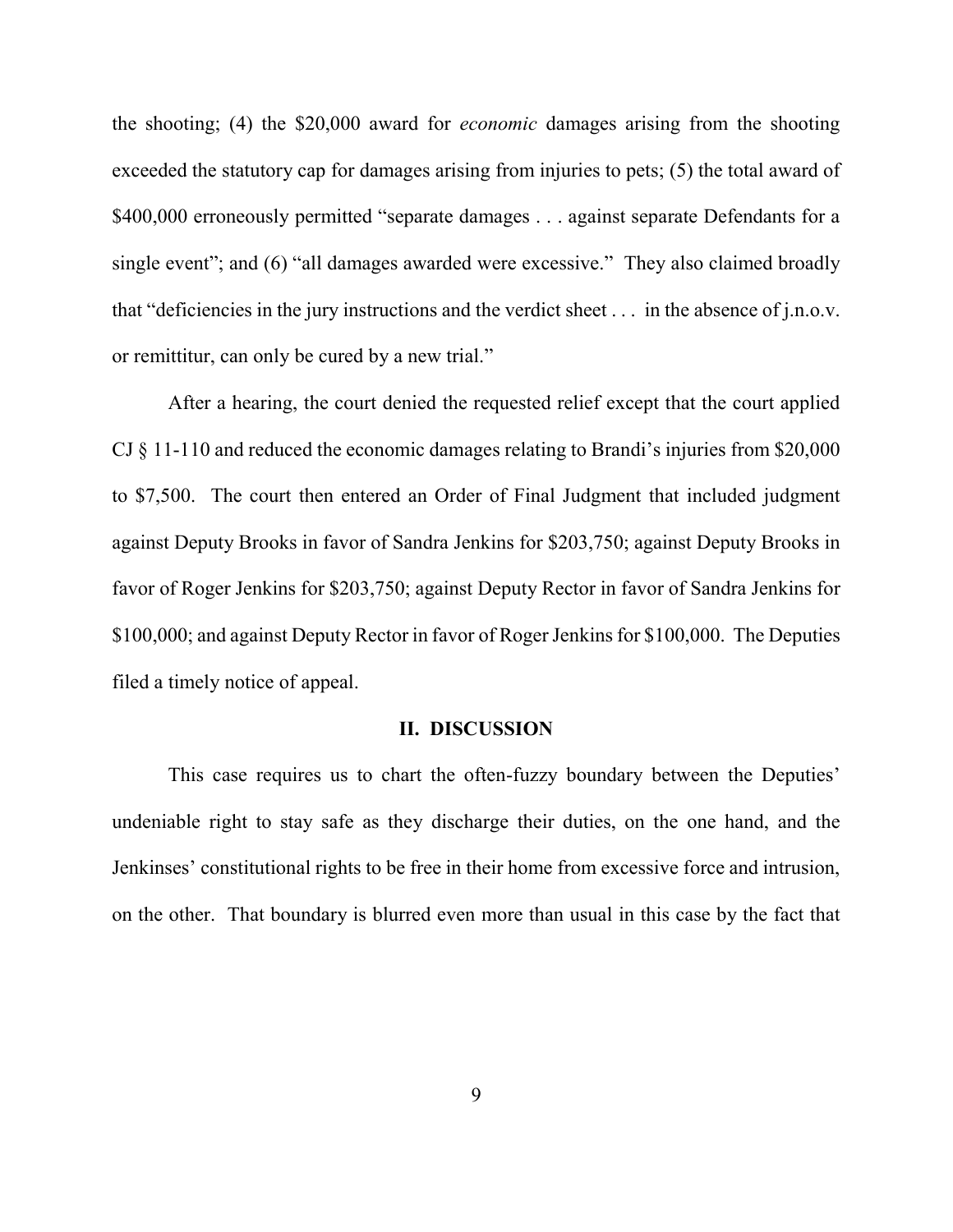the shooting victim was the family dog rather than a human member of the Jenkins family,<sup>7</sup> a fact far less important to our analysis than the Deputies and *amici*<sup>8</sup> contend. Instead, as framed by the claims pled and tried, our analysis of the multiple counts, multiple damages awards, and multiple issues on appeal<sup>9</sup> revolves fundamentally around Mr. and Mrs.

<sup>7</sup> We note, though, at least two high-profile, police-involved injuries to dogs in the past year. *See* Justin George, *Officer charged with killing dog set out to 'gut' it, witnesses said*, The Baltimore Sun (June 19, 2014), http://articles.baltimoresun.com/2014-06-19/news/ bs-md-ci-police-dog-killing-20140618\_1\_animal-cruelty-dog-officers-baltimore-policeofficer-shot (recounting witnesses' accounts that a police officer viciously slit the throat of a Sharpei that had been contained and posed no threat to the officer); Colin Campbell & Tim Swift, *Arundel Police Officer Kills Family's Dog During Search*, The Baltimore Sun (February 3, 2014), http://articles.baltimoresun.com/2014-02-02/news/bs-md-officer-killsdog-20140202\_1\_ police-officer-community-dog-park-keith-elgin (where the police officer canvassing a neighborhood in search of witnesses stood accused of shooting a family's dog, claiming he was "confronted" by the Chesapeake Bay Retriever in the family's front yard); Radley Balko, *Maryland Cop Kills Dog*, The Washington Post (February 3, 2014), http:// www.washingtonpost.com/news/opinions/wp/2014/02/03/ maryland-cop-kills-dog (noting the same incident and the increase of such incidents in Maryland and nationwide in recent years).

<sup>8</sup> We have received and reviewed three briefs *amici curiae* in this case. *See* Maryland Rule 8-511. *First*, a group of pet and veterinary organizations (to which we refer as the "MVMA *amici*") filed a brief in support of Deputies Brooks and Rector or, more precisely, contending that we should reverse or reduce the damages award relating to the dog shooting. This group includes the Maryland Veterinary Medical Association; the American Kennel Club; the Cat Fanciers' Association; the Animal Health Institute; the American Veterinary Medical Association; the National Animal Interest Alliance; the American Pet Products Association; the American Animal Hospital Association; and the Pet Industry Joint Advisory Council. *Second*, the Animal Legal Defense Fund ("ALDF") and Maryland Animal Law Center ("MALC") filed briefs *amici curiae* in support of the Jenkinses or, more precisely, a decision to affirm the damages award. We address their arguments in our discussion of Md. Code (1974, 2013 Repl. Vol.), § 11-110 of the Courts & Judicial Proceedings Article ("CJ").

<sup>&</sup>lt;sup>9</sup> The Deputies present the following questions for our review: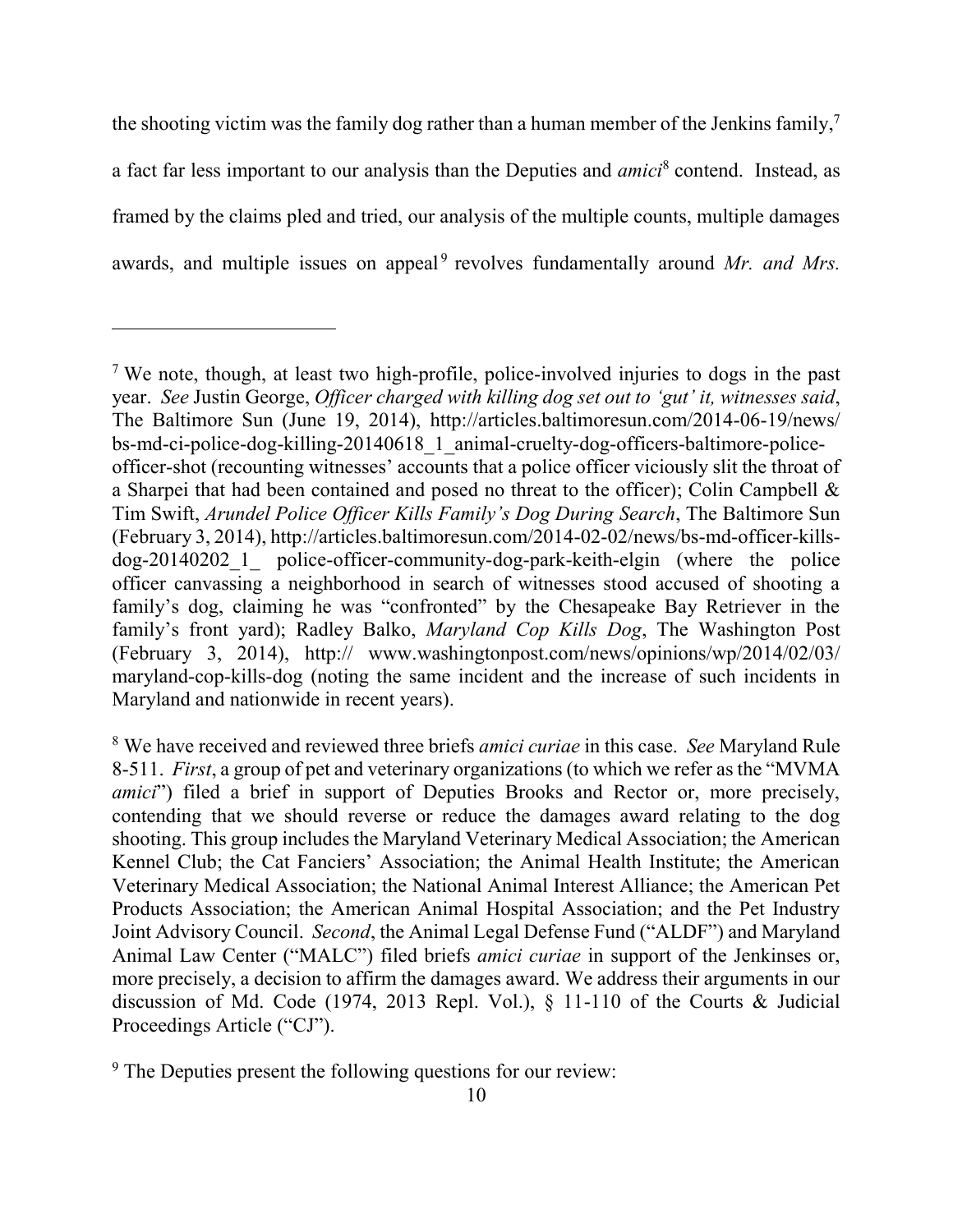*Jenkinses'* rights and the injuries *they* suffered (or, with regard to the trespass claims, didn't suffer) and the Deputies' mental states at the time they acted. Brandi is not irrelevant, of course, but her injuries comprise a comparatively small portion of the overall award, and

> I. Whether the evidence was sufficient to submit the issue of gross negligence as to the wounding of the dog to the jury?

- II. Whether the trial court erred by permitting a damages award in excess of the statutory cap on compensatory damages for tortious injury to a pet?
- III. Whether the trial court erred by permitting mental anguish damages arising from harm to personal property in the absence of fraud, malice or like motives?
- IV. Whether the trial court erred by denying [the Deputies] the immunity from liability they enjoy under the MTCA where the jury found the alleged constitutional violation for entry into the residence was performed without malice and without gross negligence?
- V. Whether the trial court erred by permitting an irreconcilably inconsistent verdict to stand?
- VI. Whether the trial court erred by permitting [Mr. and Mrs. Jenkins] each . . . to recover twice for the indivisible harm of entry into the home?
- VII. Whether the trial court erred by denying [the Deputies] motion for remittitur on the award of damages?
- VIII. Whether the trial court erred by conflating claims under Article 24 and Article 26 of the Maryland Declaration of Rights?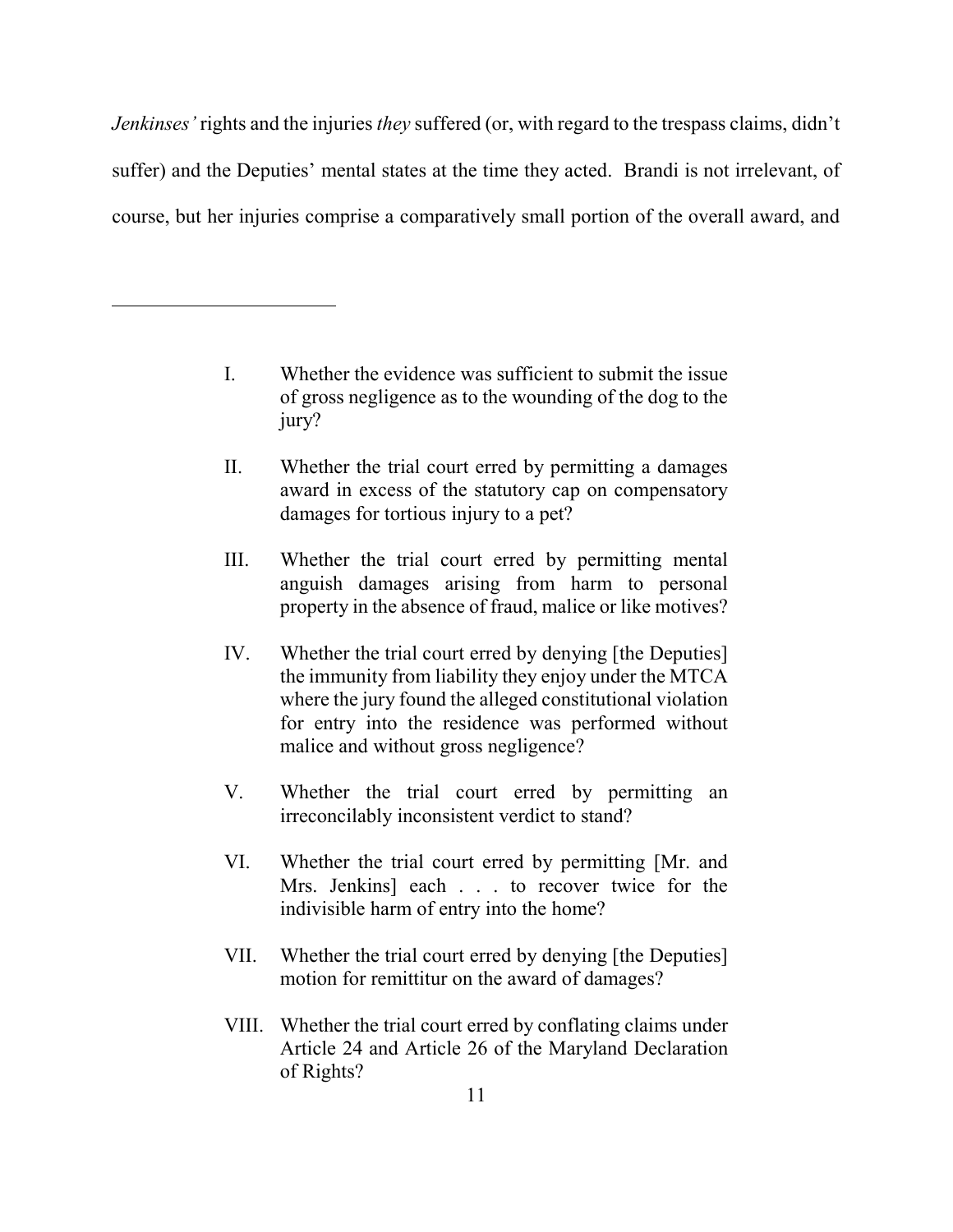we hold that the Maryland pet tort statute plays a correspondingly small role in the ultimate damages calculus.

# **A. The Trial Court Properly Permitted The Jury To Consider Whether Deputy Brooks Was Grossly Negligent When He Shot Brandi.**

 Deputy Brooks argues *first* that the trial court improperly denied his motion for judgment with respect to the Jenkinses' claim that he violated their constitutional rights (under Count 3) and committed a trespass to chattel (Count 5) when he shot Brandi. We examine "whether the evidence was legally sufficient to permit the judge, as a matter of law, to submit the case to the jury." *Starke v. Starke*, 134 Md. App. 663, 677 (2000). That is, we ask: "[i]s there some evidence in the case, including all inferences that may permissibly be drawn therefrom, that, if believed and if given maximum weight, could logically establish all of the elements necessary to prove" the elements of the claim? *Id.* at 678-79. We view the evidence in the light most favorable to the prevailing party (here, the Jenkinses), and "the quantum of legally sufficient evidence needed to create a jury question is slight." *Univ. of Md. Med. Sys. Corp. v. Gholston*, 203 Md. App. 321, 329, *cert. denied*, 427 Md. 65 (2012) (citation omitted); *see also Espina v. Prince George's Cnty.*, 215 Md. App. 611, 655-56 (2013) (finding sufficient evidence to support a jury verdict of actual malice to preclude officer from invoking statutory immunity, where evidence showed that police officer attacked victim unprovoked, shooting and killing him when he was "unable to resist or fight back"), *cert. granted*, 438 Md. 142 (May 16, 2014).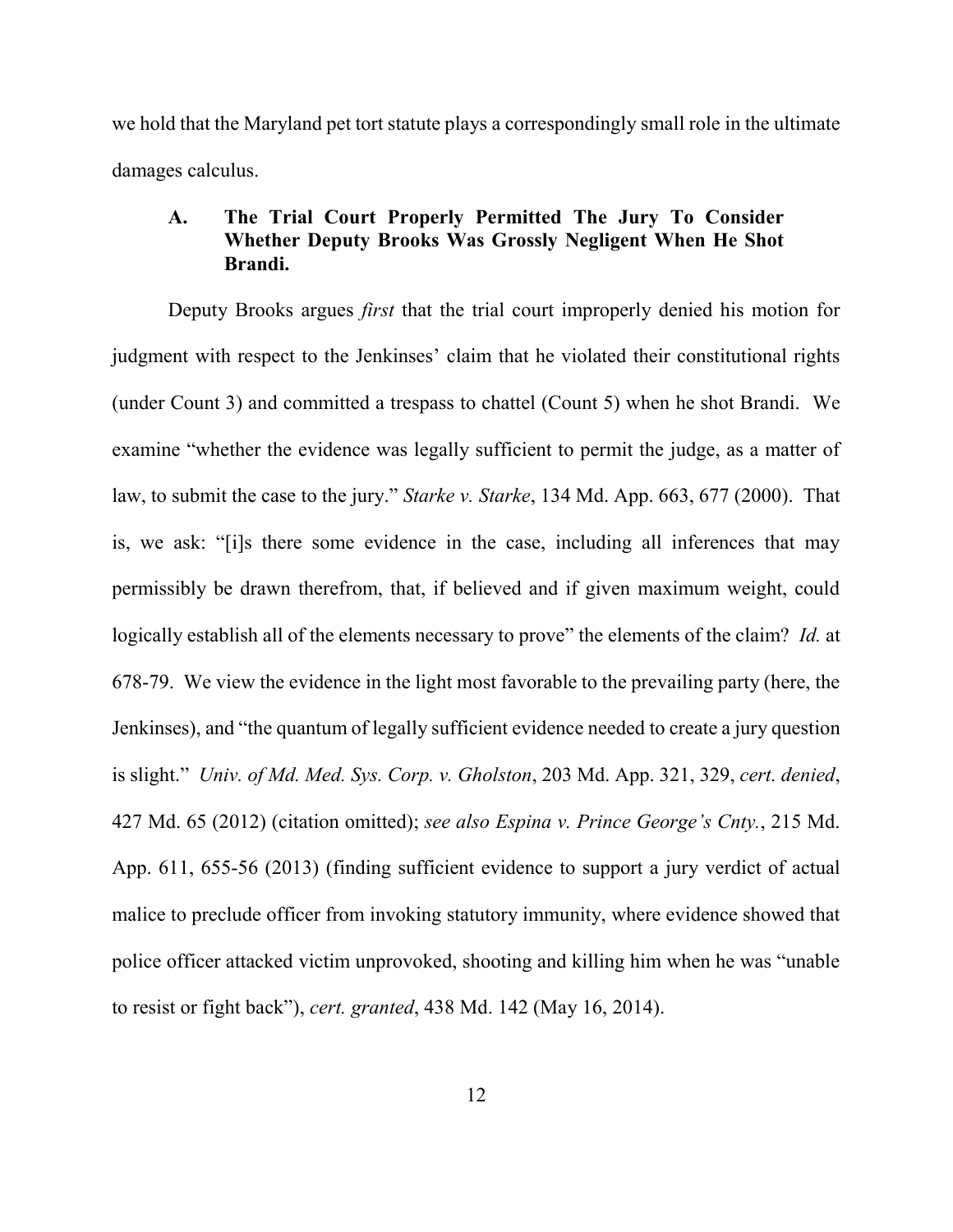Deputy Brooks argues that the evidence did not support a finding of gross negligence, and without that finding he was acting within the scope of his employment "throughout the event" and, therefore, entitled to statutory immunity under the Maryland Tort Claims Act (the "MTCA"). *See generally* Md. Code (1984, 2009 Repl. Vol.), § 12- 104(b) of the State Government Article ("SG"); *see also* CJ § 5-522(a) (establishing between the two sections the State's immunity from suit for a state employee who has acted within the scope of employment but without gross negligence or actual malice). He points us to *Boyer v. State*, 323 Md. 558 (1991), in which the Court of Appeals found insufficient evidence of gross negligence where two individuals died after a police officer pursued a drunk driver who ultimately killed two people. *Id.* at 563. As he sees the facts, an "aggressive" dog ran toward him and he had "seven to eight seconds" to decide what to do about it; he claims that his decision to shoot Brandi was so far below the standard in *Boyer*  that as a matter of law, no rational jury could have found him grossly negligent. He appears to adopt a result-oriented approach, suggesting that *because* statutory immunity has precluded claims in cases involving more serious injuries (or death), he should likewise be protected here.

 The Jenkinses see it differently. They identify numerous disputed factual issues about how Brandi approached Deputy Brooks and the surrounding environment, and they argue that the facts were sufficient for a jury to find him grossly negligent for opting to pull the trigger rather than adopting a less extreme course of action. As they see it, the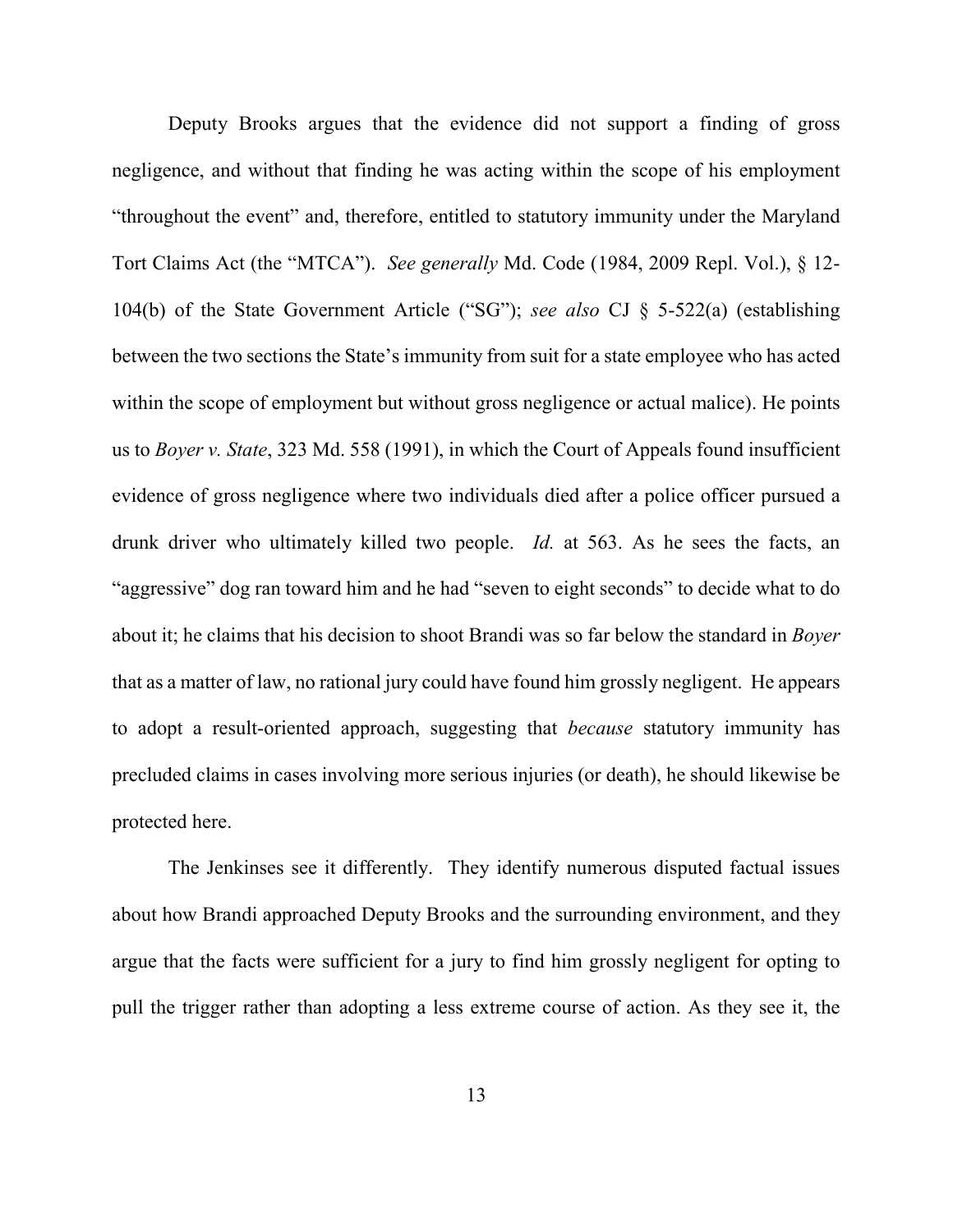evidence supported their version of events—from the testimony of the officers to the videotape of the confrontation—and justified submitting the case to the jury.

 The MTCA did away with the principle of sovereign immunity in certain circumstances, *Tollenger v. State*, 199 Md. App. 586, 595 (2011), such that the State assumes liability for "intentional torts and constitutional torts as long as they were committed within the scope of state employment and without malice or gross negligence." *Lee v. Cline*, 384 Md. 245, 256 (2004). If the employee is found, however, to have acted *with* malice or gross negligence, even though in the course of his employment, the State does not assume liability for his conduct.

It might seem that gross negligence, the less egregious of the two standards, would be easier to describe, but over time courts have struggled to articulate a consistent definition. The best overarching statement of the principle comes from *Barbre v. Pope*, 402 Md. 157, 187 (2007), in which the Court of Appeals adopted language from a *non*-MTCA setting to define gross negligence in the context of the MTCA:

> [G]ross negligence is "an intentional failure to perform a manifest duty *in reckless disregard of the consequences* as affecting the life or property of another, and also implies a *thoughtless disregard of the consequences without the exertion of any effort to avoid them*. Stated conversely, a wrongdoer is *guilty of gross negligence* or acts wantonly and willfully *only when he inflicts injury intentionally or is so utterly indifferent to the rights of others that he acts as if such rights did not exist.*"

*Id.* at 187 (emphasis added) (quoting *Liscombe v. Potomac Edison Co.*, 303 Md. 619, 635 (1985)). The challenge, though, lies in translating this principle to different factual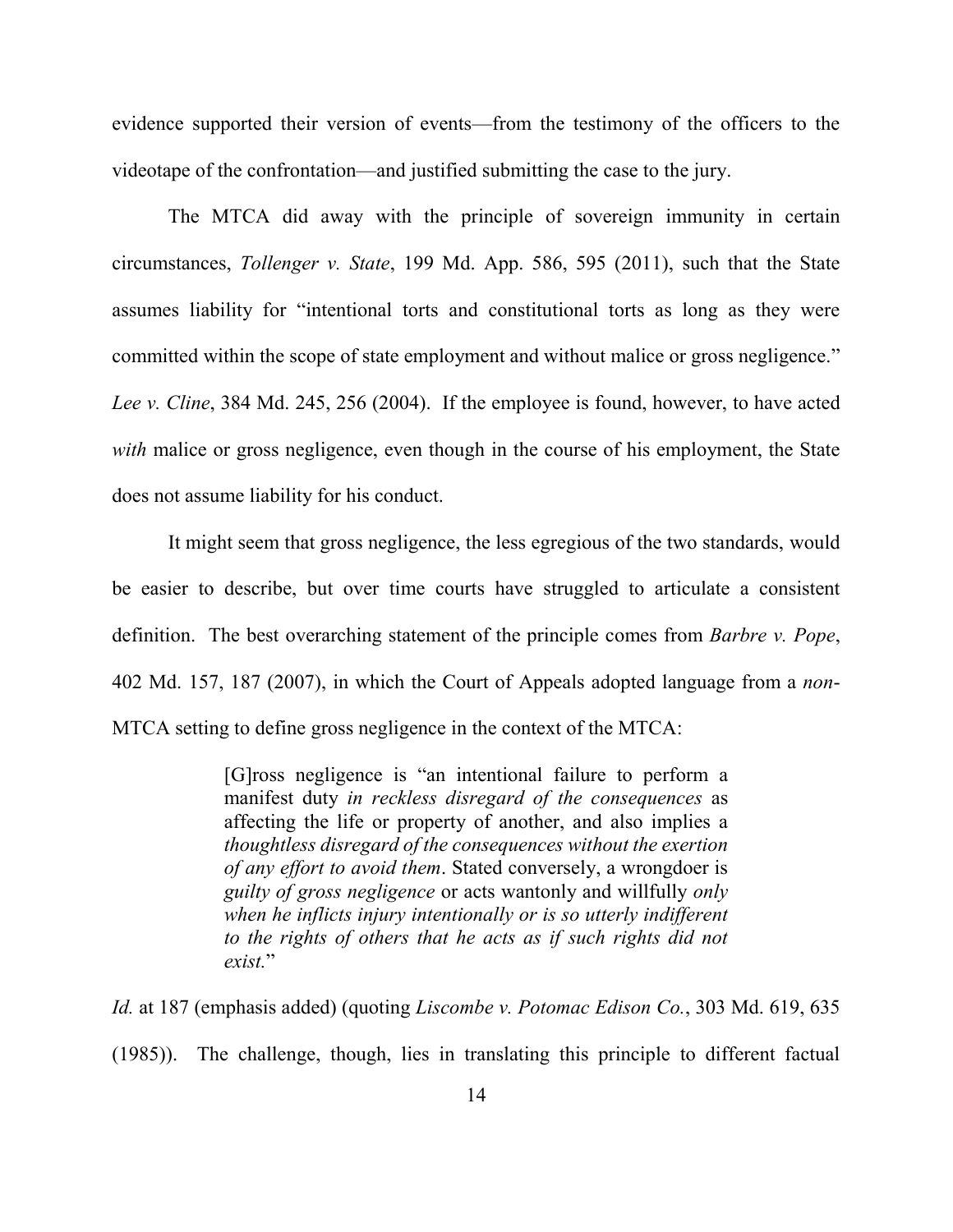settings—and, for our purposes, in establishing a benchmark against which we can review the trial court's decision to send the question to the jury in the first place. We start by looking to the universe of cases that have found no gross negligence as a matter of law, and then compare them with those where a jury properly considered the question.

*Boyer* sits squarely in the "no-gross-negligence" camp. There, the Court of Appeals held that the plaintiff failed to allege facts supporting gross negligence in the context of the MTCA where the defendant, a state trooper, pursued a suspect at a high rate of speed through a congested area, and the suspect—whom the trooper believed to be intoxicated at the time—crashed into the back of another vehicle and killed two passengers. *Id.* at 578- 79; *see also Khawaja v. Mayor & City Council, City of Rockville*, 89 Md. App. 314, 318- 20 (1991) (holding that police sergeant's conduct "in deliberately not sounding the siren, while intentionally speeding through a red light with the [plaintiff's] automobile in view," did not constitute gross negligence for purposes of immunity under local government tort claims act, because the plaintiff had to demonstrate a "reckless disregard for human life," and not just reckless driving); *Tatum v. Gigliotti*, 80 Md. App. 559, 569 (1989) (holding in context of Good Samaritan statute that emergency medical technician's failure to properly treat asthma patient did not constitute gross negligence, where even plaintiff's expert did not testify that defendant's actions constituted "reckless disregard for human life").

 In the opposite camp are cases involving not just gross negligence, but also malicious conduct. *Barbre* is a good example: the Court of Appeals held that the plaintiff sufficiently alleged malice and gross negligence where the officer allegedly ordered him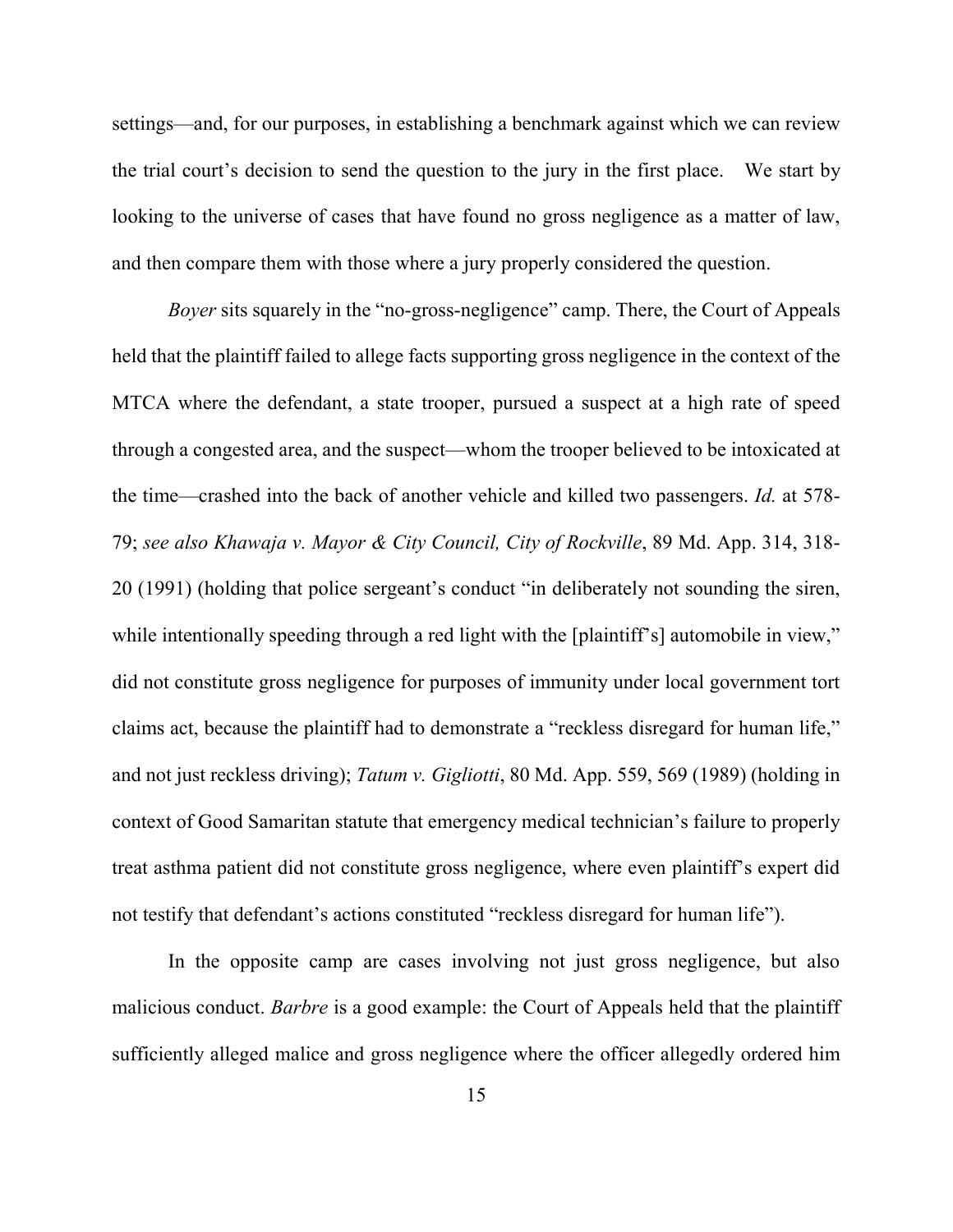to raise his hands and, despite his compliance and being unarmed, "approached with his gun drawn and shot him in the neck." 402 Md. at 190. So too *Sawyer v. Humphries*, 322 Md. 247, 261 (1991), in which the plaintiff alleged that the officer, "unprovoked and without cause," threw rocks at his car, wrestled him to the ground, hit him and threatened to kill him. In both instances, the officers' conduct really could not reasonably be viewed simply as "reckless" (*i.e.*, merely grossly negligent, as opposed to malicious), because it included an element so intentional—shooting, throwing, wrestling, threatening—as to leave little doubt about malice.

 Gross negligence *without* malice lies somewhere in between. As the Court explained in *Barbre*, gross negligence is "more akin to reckless conduct," 402 Md. at 187 (quoting *Taylor v. Harford Cnty. Dep't of Soc. Servs.*, 384 Md. 213, 229 (2004)), but in the absence of malice, gross negligence is often "more troublesome" to define because of the "fine line . . . between allegations of negligence and gross negligence," *id.* at 187, incorporating a subtle element almost of intentional indifference. But it is not good enough simply to parrot the word "gross": a plaintiff "must point to specific evidence that raises an inference that the defendant's actions were improperly motivated." *Chinwuba v. Larsen*, 142 Md. App. 327, 382 (2002) (internal citations omitted), *rev'd in part on other grounds*, 377 Md. 92 (2003); *Boyer*, 323 Md. at 579-80 (requiring that the plaintiff plead facts to show a "wanton and reckless disregard for others" on the part of the defendant).

We recently reversed a trial court's decision to enter judgment in favor of a police officer who pursued a suspect onto an exit ramp, and made contact with his motorcycle,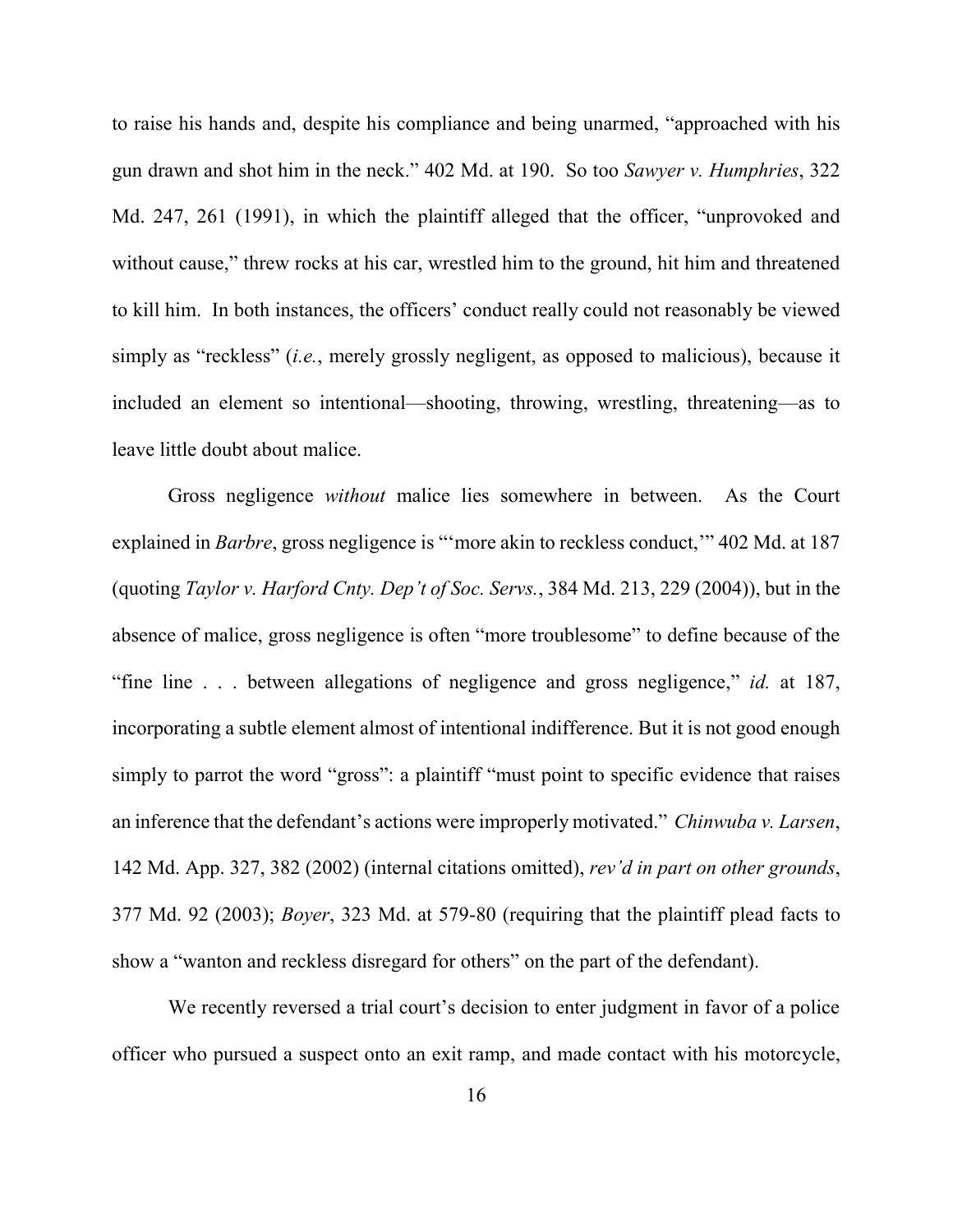which threw the suspect off the cycle and killed him. *See Holloway-Johnson v. Beall*, ---Md. App. ---, Sept. Term 2012, No. 2338 (filed November 25, 2014), slip op. at 5, 24. And we reaffirmed in that case that the gross negligence inquiry is inherently fact-bound: "because of the 'troublesome' factual problem of trying to differentiate between simple and gross negligence, the issue is usually one for the jury, not the court." *Id.*, slip op. at 23.

Viewed against this backdrop, the trial court in this case properly denied the motion for judgment so long as the Jenkinses introduced evidence sufficient to permit the jury to infer that Deputy Brooks acted either with the intent to inflict injury or with "utter indifference" to the rights of others, and we have no trouble finding that standard met here. The jury had in front of it testimony and videotaped evidence from which it readily could infer that he acted indifferently to the Jenkinses' rights in concluding that Brandi posed a threat and that he acted intentionally when he fired his gun at her as he did:

- Not only was there no evidence that Brandy was vicious or threatening, but counsel for Deputy Brooks conceded in opening statement that "there's not going to be any evidence [in] this case that . . . Brandi was a vicious animal in any way. The evidence is going to be that Deputy Brooks didn't know;"
- The videotape showed Brandi wagging her tail as she approached the Deputy, and that she did not approach him at an inordinate speed or in a crouched position; and
- Rather than using some lesser form of force or deterrent, the videotape showed Deputy Brooks aiming his gun directly at Brandi's chest, and his bullet created a "small wound . . . behind her shoulder, and a large . . . gaping wound . . . in front of her leg, ... in her chest area ... where the tissues were ... destroyed."

The jury was not, of course, required to find gross negligence from these facts. But

the evidence sufficed to support the jury's finding that the Deputy overreacted to the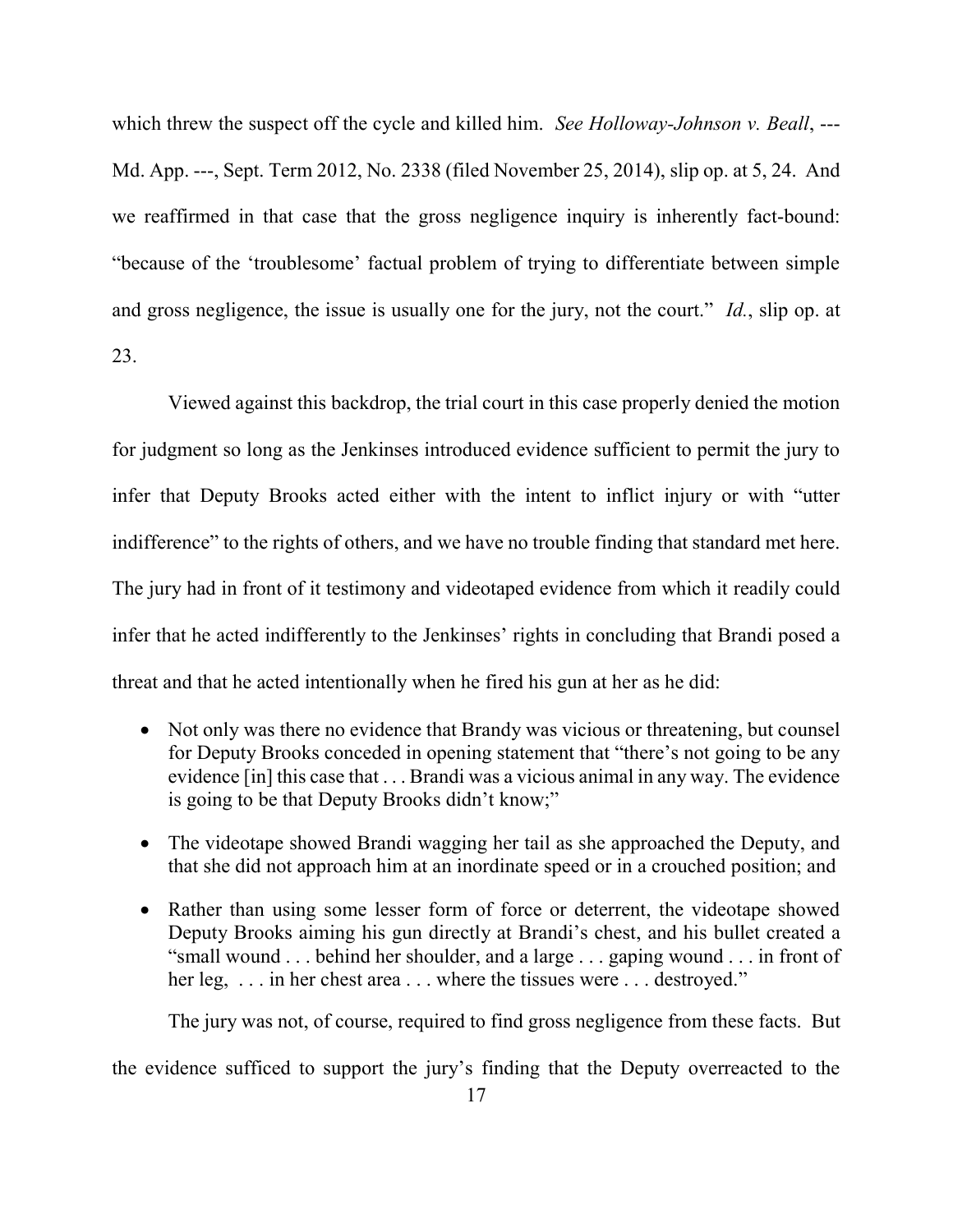potential threat, responded with excessive force, and acted with reckless indifference, and the court was correct to allow the jury to make that decision.

Deputy Brooks cites cases in which courts did find the pleading or evidentiary threshold not met, but none of them compels a reversal here. For example, he claims that the facts in *Khawaja*, in which we held that the driver's deliberate decision not to sound a siren while speeding through a red light did not amount to gross negligence, were "far more egregious than what occurred here." But importantly, the trial court there *dismissed the complaint* because gross negligence was not pled with specificity, 89 Md. App. at 318, a failure the Deputy has not alleged here. *Wells v. State*, 100 Md. App. 693 (1994), does not help either—there, the complaint alleged negligent supervision on the part of Department of Social Services supervisors for failing to prevent the beating death of a child at another's hands:

> These allegations, taken in a light most favorable to appellants, suggest *individual negligence and bureaucratic mismanagement and incompetence*; they suggest a critically important governmental unit not properly doing its job because of underfunding, understaffing, lack of effective leadership and supervision, lack of training, and lack of clear procedures and protocols. *They do not indicate*, however, malice, evil intention, or wanton, *willful, or reckless disregard for human life or the rights of others*. In short, they do not allege gross negligence on the part of any of the defendants.

*Id.* at 705-06 (emphasis added). The same holds for *Tatum*, where the plaintiff failed to show that the paramedic acted with disregard of the decedent's condition as they travelled to the hospital (and indeed the paramedic's own uncontradicted testimony showed that he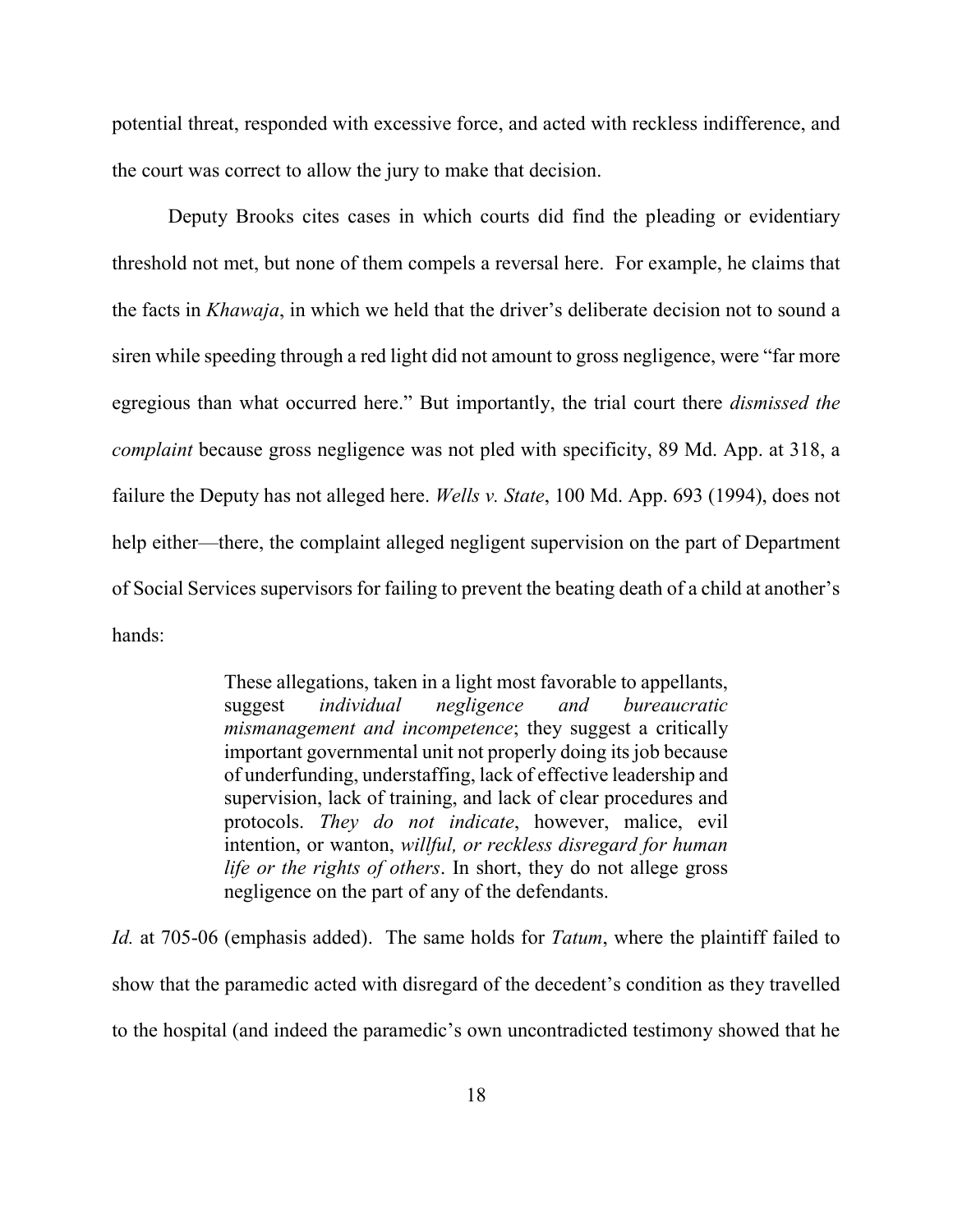attempted on numerous occasions during the ambulance ride to assist the decedent with medical care). 80 Md. App. at 569. The evidence here—and perhaps most prominently, the video evidence—created genuine issues of disputed material fact for the jury to resolve on the critical element of Deputy Brooks's mental state as he made the decision to use deadly force on the family dog.

 More recently, in *Newell*, the Court of Appeals explained that it is "*for the trier of fact*" to determine whether a defendant acted with gross negligence or malice that removes him from the protections of the MTCA. 407 Md. at 636 (emphasis added). Although there the decision affected not the physical well-being but the employment status of the plaintiffs, the court found that a trier of fact could infer that the defendant terminated the plaintiffs' employment with "a conscious disregard for their rights as employees." *Id.* at 639. Although the Court conceded that the defendant's decision may have been grounded in a "legal mistake," it was for a trier of fact to adopt that position *or* the plaintiffs'. *Id.*; *see also Holloway-Johnson*, slip op. at 24 ("Demarcating the illusive line between simple negligence and gross negligence is frequently far more a matter of persuasion, as a matter of fact, than of production, as a matter of law.") The same was true here: it is not up to us, but rather to a jury to determine which version of events they believe. The plaintiffs here presented sufficient evidence on which a jury could conclude that Deputy Brooks acted with a conscious disregard of the Jenkinses' rights when he fired his gun at Brandi, and the court did not err in submitting the issue to the jury to decide.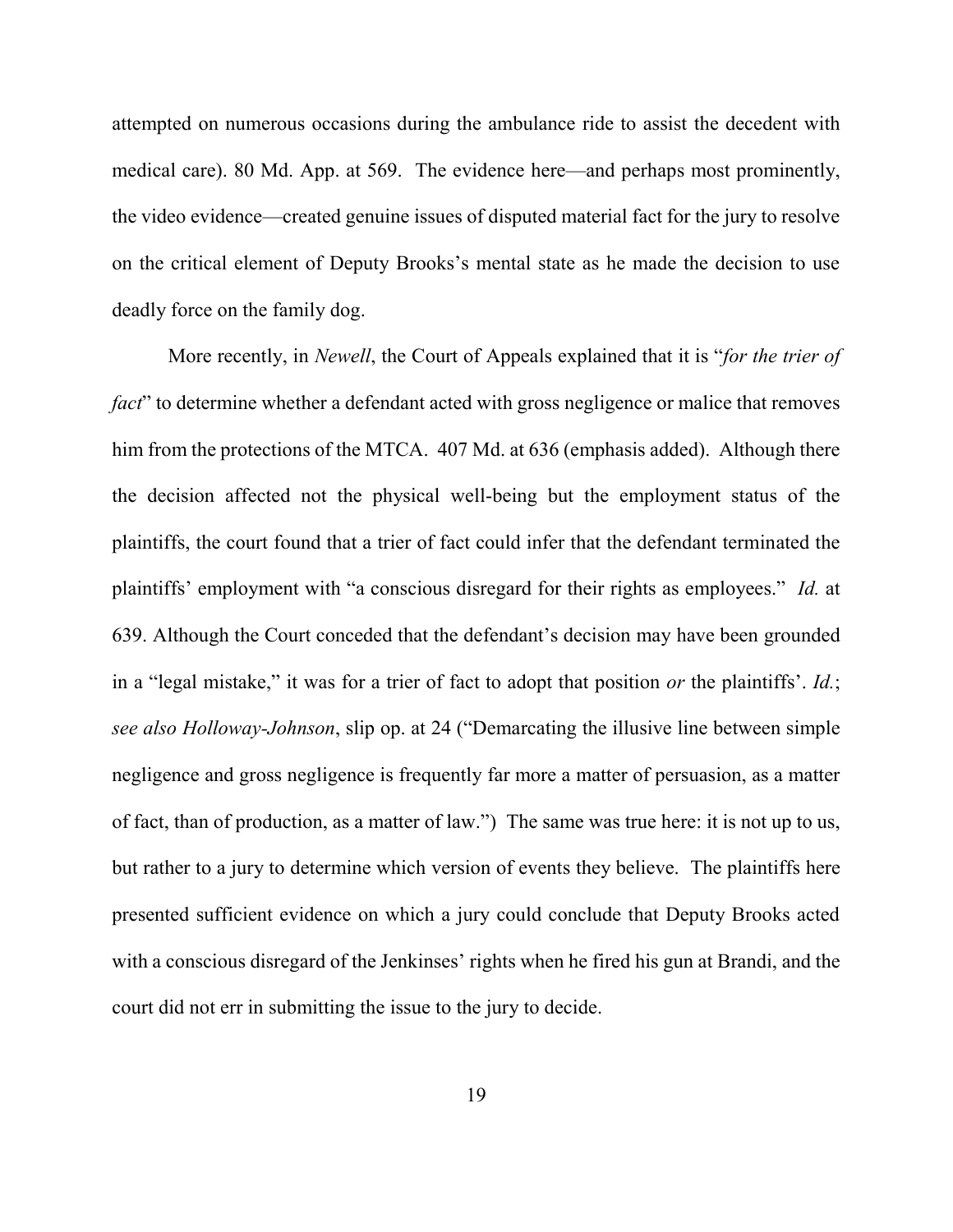## **B. The Trial Court Properly Capped Only The Damages For Brandi's Treatment.**

Deputy Brooks next argues that the trial court should have capped *all* recoverable damages from the dog shooting by applying CJ § 11-110, not just the economic award (which it did reduce from \$20,000—\$10,000 each to Mr. Jenkins and Mrs. Jenkins—to a total of \$7,500), but also the *non-economic* mental anguish damages awards of \$200,000 to the couple  $(\$100,000$  to each).<sup>10</sup> We address the statute first and the mental anguish damages second, but really the issues are two sides of the same coin. The nature of the Jenkinses' claim served *first* to remove all but the vet bills from the statute's reach, and *then* to expose the Deputies to the Jenkinses' actual damages.

### **1. CJ § 11-110 and the limitation on damages**

Section 11-110 caps compensatory damages for the death or injury of a pet to a total

of \$7,500 in lost economic (not emotional) value and veterinary bills:

 $(a)(1)$  In this section the following words have the meanings indicated.

(2) "Compensatory damages" means:

 $\overline{a}$ 

(i) In the case of the death of a pet, the fair market value of the pet before death and the reasonable and necessary cost of veterinary care; and

(ii) In the case of an injury to a pet, the reasonable and necessary cost of veterinary care.

 $10$  Deputy Brooks argues specifically that the entire award of \$220,000 should be reduced to \$7,500 total as constituting "all damages arising from the shooting [of] the dog."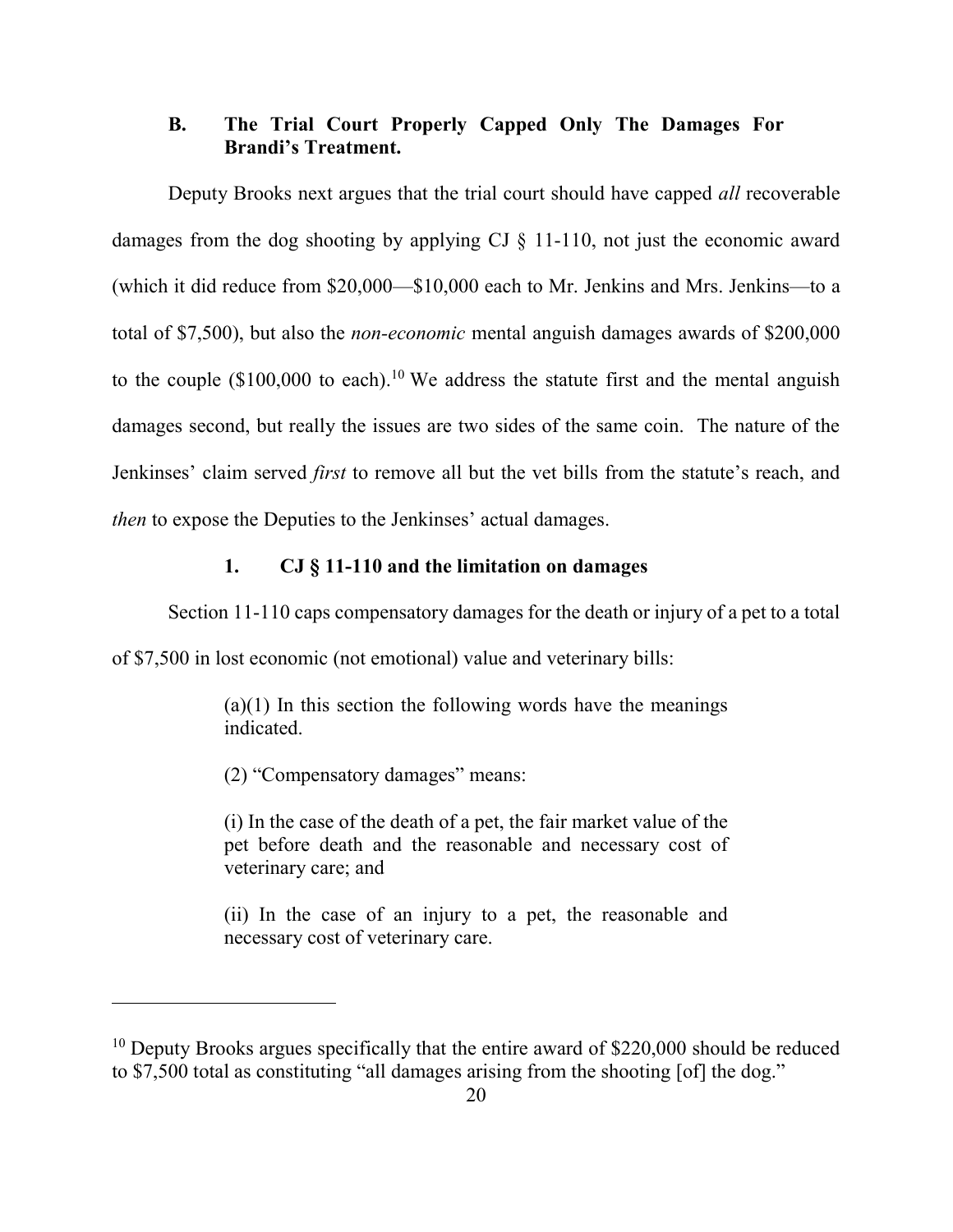(3)(i) "Pet" means a domesticated animal. (ii) "Pet" does not include livestock.

(b)(1) A person who tortiously causes an injury to or death of a pet while acting individually or through an animal under the person's direction or control is liable to the owner of the pet for compensatory damages.

(2) The damages awarded under paragraph (1) of this subsection may not exceed \$7,500.

*Id*.

 The question here, and one not previously addressed in a reported appellate decision, is how far this cap reaches. According to Deputy Brooks, the plain meaning of the statute limits all "compensatory damages arising from tortious injury," and thus limits the Jenkinses only to the capped compensatory damages even in the context of these constitutional tort claims. Notwithstanding Maryland Rule 1-104, he cites two unreported decisions from this Court, *Ferrell v. Benson*, No. 1740, Sept. Term 1997 (Md. App. April 16, 1999), and *Hurd v. Haberkorn*, No. 980, Sept. Term 2010 (Md. App. January 24, 2012), distinguishing *Hurd* and arguing that *Ferrell* properly read the statute's use of the phrase "tortious injury" to "include actions for both intentional and non-intentional torts." He also cites a reported case from the United States District Court for the District of Maryland, *Stanley v. Central Garden & Pet Corp.*, 891 F. Supp. 2d 757 (D. Md. 2012), that held that CJ § 11-110 limited a pet owner's recovery for damages to her dog when he was injured after chewing on a product Stanley had manufactured. *Id.* at 768. The MVMA *amici* offer support by pointing us to numerous other states' laws that, in their view, demonstrate a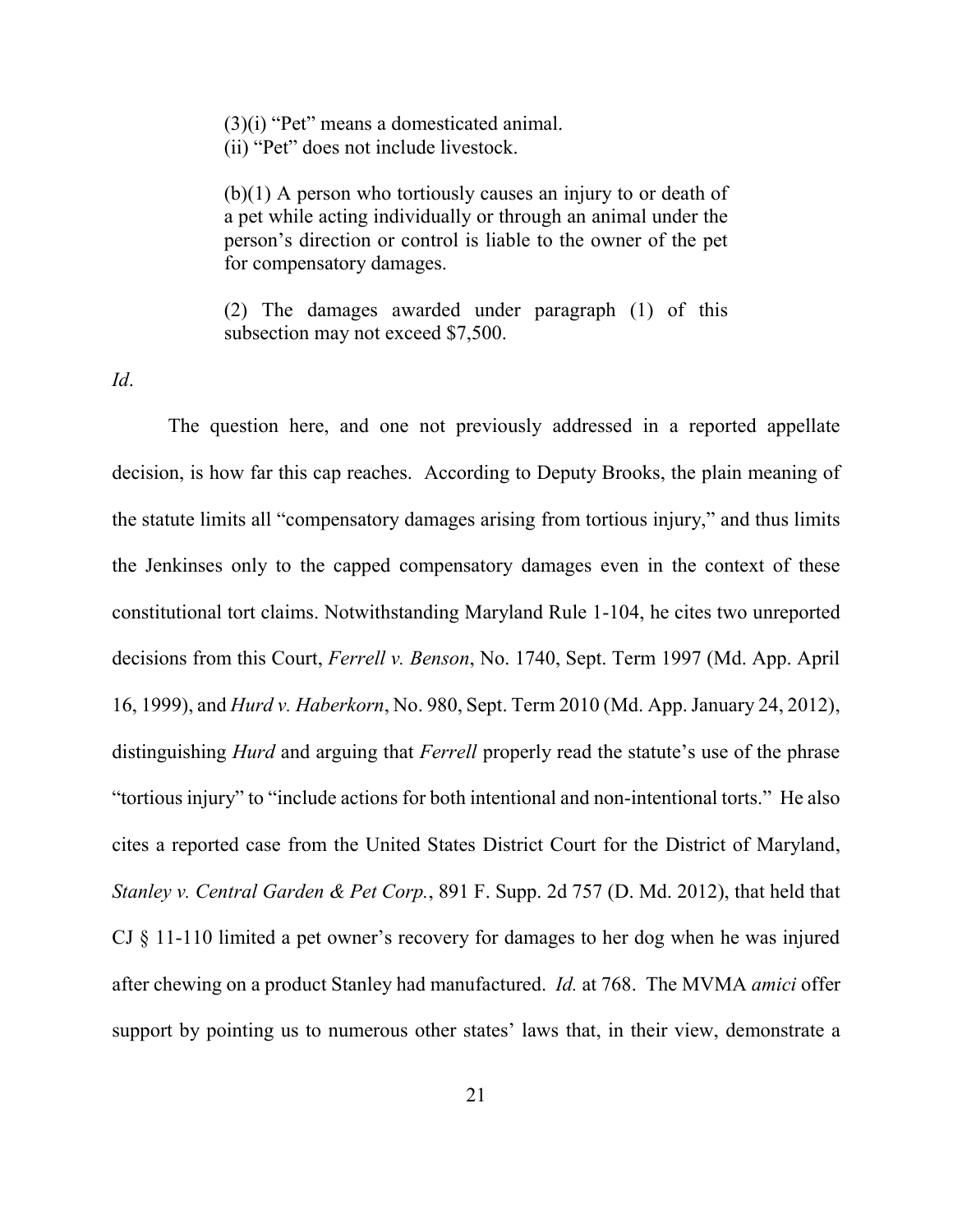nationwide trend to limit damages for injuries to pets. They also argue that "mainstream American jurisprudence" compels us to reject what they call "emotion-based damages" in cases involving injury to pets.

 In response, the Jenkinses argue that the trial court correctly applied CJ § 11-110 to reduce that part of the award (\$20,000) that the jury determined would address the economic losses they incurred in treating Brandi's injuries. They also claim that as a matter of statutory interpretation, CJ § 11-110 does not cap "damages ordinarily available under the law that are not expressly mentioned or included in the statute." They argue at length that the (unreported) *Hurd* case correctly read the statute to apply only to compensatory damages.<sup>11</sup> The ALDF, which sides with the Jenkinses, offers what it calls "the broader" social and legal context supporting an award of non-economic damages in this case" and argues that we should recognize a plaintiff's right to recover noneconomic damages in any case where tortious injury has befallen an animal companion. The MALC offers a similar perspective.

<sup>&</sup>lt;sup>11</sup> The Jenkinses argue as well that Deputy Brooks waived this argument when his counsel stated at trial that he was not relying on CJ § 11-110 to limit damages, but we can dispense with this argument quickly. Although counsel for Deputy Brooks did say in the cited passage that he was not relying on the statute with respect to a particular *jury instruction*, that comment was not an overt concession that the cap did not limit any damages in the case—particularly in light of the fact that the issue had been fully briefed prior to trial.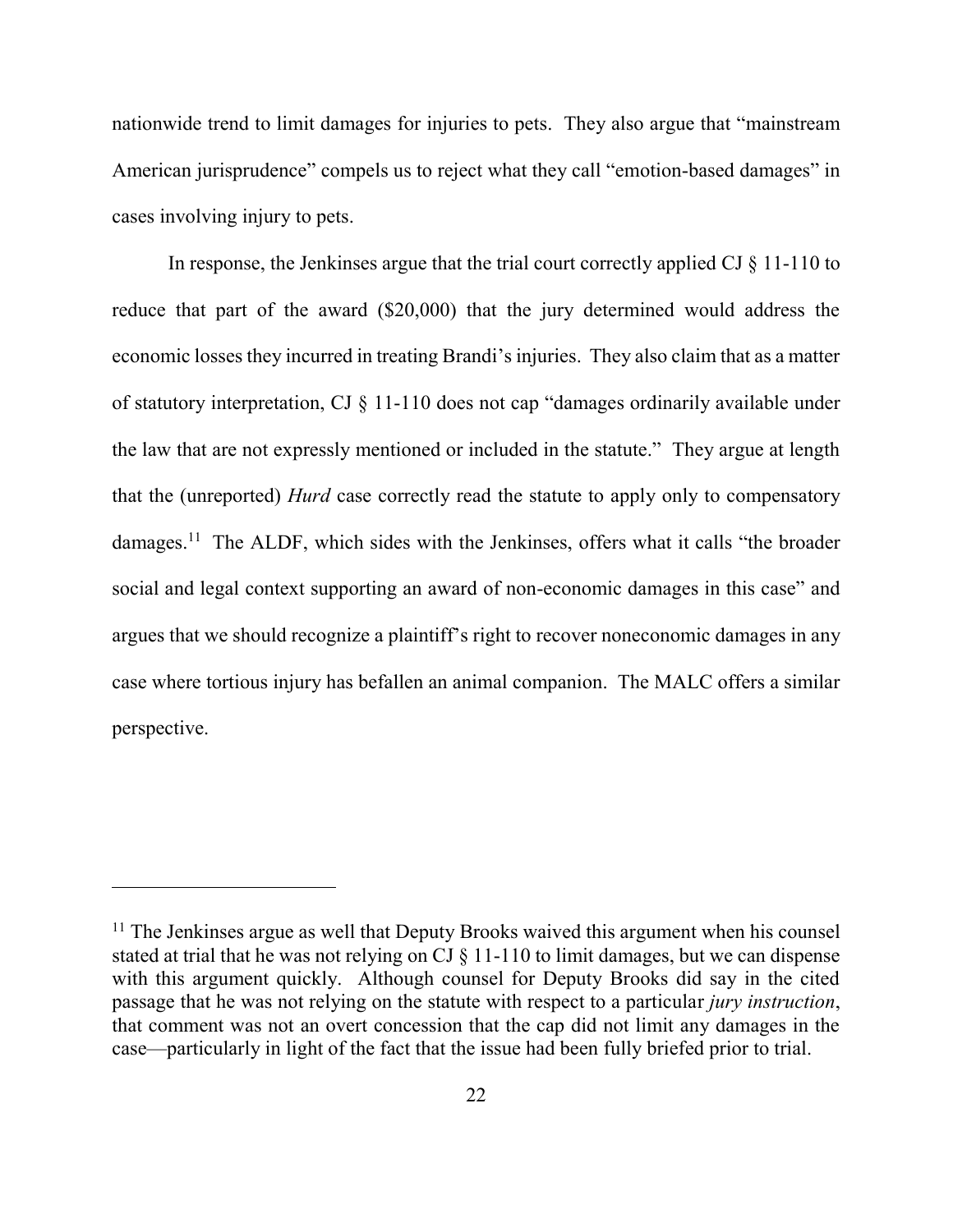We review *de novo* the trial court's decision on this question of statutory interpretation. <sup>12</sup> *Reier v. State Dep't. of Assessments & Taxation*, 397 Md. 2, 26 (2007); *Sail Zambezi, Ltd. v. Maryland State Highway Admin.*, 217 Md. App. 138, 150 (2014). Our

"'primary goal is always to discern the legislative purpose, the ends to be accomplished, or the evils to be remedied by a particular provision.'" *Miller v. Mathias*, 428 Md. 419, 450 (2012) (quoting *Ray v. State*, 410 Md. 384, 404 (2009) (internal citations omitted)). The logical starting point, of course, is the "normal, plain meaning of the language of the statute, reading the statute [or rule] as a whole to ensure that 'no word, clause, sentence or phrase is rendered surplusage, superfluous, meaningless or nugatory.'" *Id.* at 450–51 (quoting *Ray*, 410 Md. at 404 (internal citations omitted)). If the statutory language is "clear and unambiguous," we look no further. *In re Sean M.*, 430 Md. 695, 703 (2013). On the other hand, when the language of a statute presents an ambiguity and is subject to more than one interpretation, we dig deeper. *Lipitz v. Hurwitz*, 435 Md. 273, 283-84 (2013). We consider "the purpose and objective of the legislature's enactment," and must be careful to "avoid statutory constructions that are 'illogical, unreasonable, or inconsistent with common

<sup>&</sup>lt;sup>12</sup> Although the court in *Hurd* made reference to CJ  $\S$  11-110 and its legislative history, we do not address that opinion or the unreported opinion in *Ferrell*, despite the parties' discussion of them, because of the specific prohibition in Maryland Rule 1-104. Whatever reliance either party places on those opinions, and whatever resemblance our analysis bears to theirs, neither played a role in our analysis. *See Nicholson v. Yamaha Motor Co., Ltd.*, 80 Md. App. 695, 717 n.5 (1989)).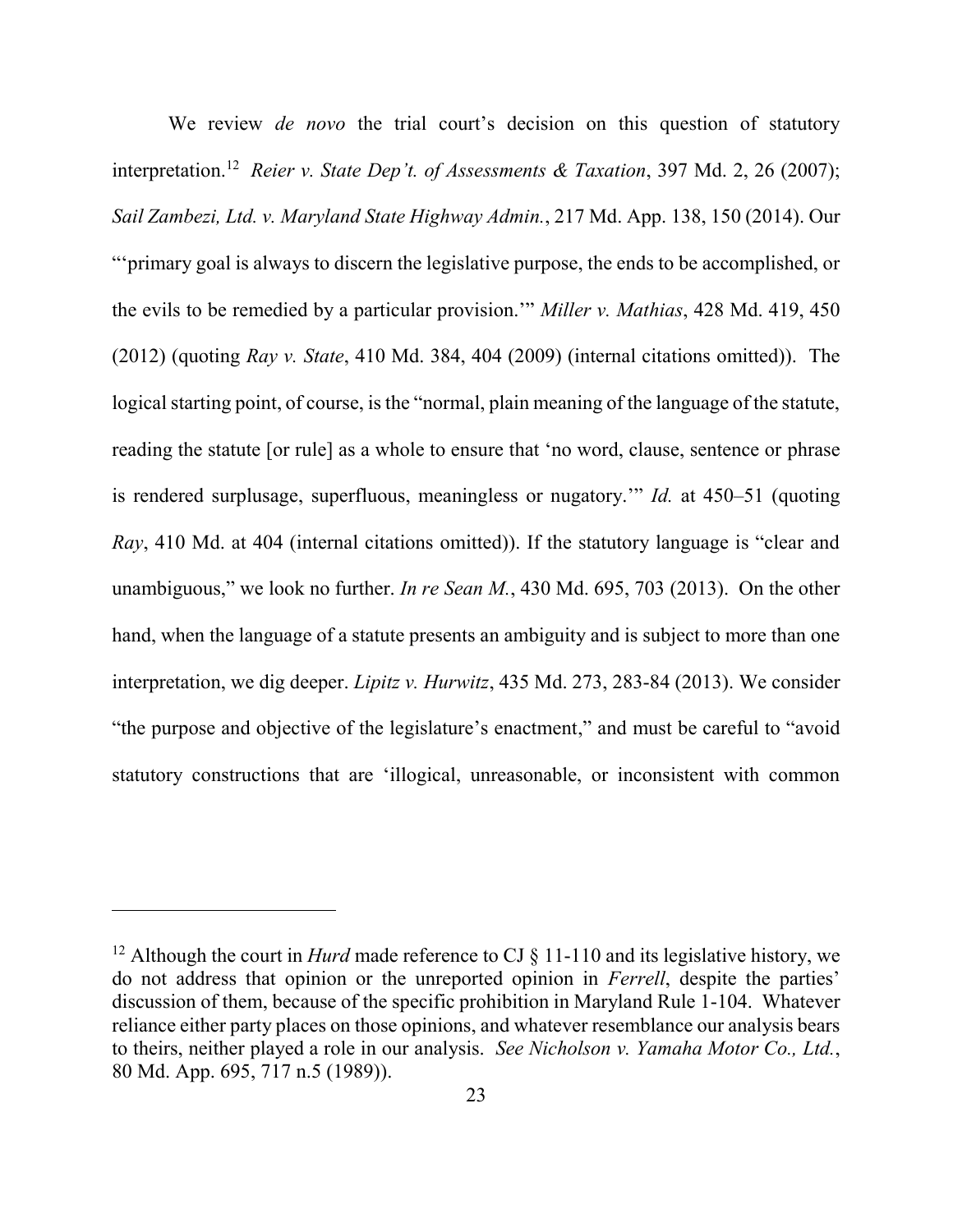sense.'" *Coroneos v. Montgomery Cnty.*, 161 Md. App. 411, 424 (2005) (quoting *Bd. of Physician Quality Assur. v. Mullan*, 381 Md. 157, 168 (2004)).

We see no ambiguity about the purpose of this statute: by its very terms, it defines and limits the compensatory damages value of pets—which the law always have treated as chattel (not cattle, *see*  $\S$  CJ 11-110(a)(3)(ii))—"[i]n the case of the death of a pet" or "[i]n the case of an injury to a pet." CJ  $\S$  11-110(a)2)(i) and (ii). Whether or not we might agree with the decision to value pets for these purposes entirely in terms of market value or vet bills, or with the dollar figure the General Assembly chose, the alternative is complicated, unpredictable, and potentially awkward. The common law normally doesn't distinguish one form of physical property from another—if a tortfeasor damages another's personal property, the victim recovers its economic value. It is not at all uncommon for there to be a gap between a good's economic value and its value to its owner—a low-value piece of artwork or china, for example, might be priceless in sentimental terms because it came from a favorite relative—but the ultimate (and recoverable) economic value of these and most other forms of property can be measured objectively, and juries can resolve any factual disputes as to the final value figure. But how does one value a pet? Is a mixedbreed or rescue dog worth less than one with a champion pedigree? Is an older dog worth less than a younger one? Is a dog worth more because it comes from a family with young children, who now have lost their pet? Should juries be in the business of determining whether a dog was a "good dog" or a "bad dog," whether a dog was well-trained or did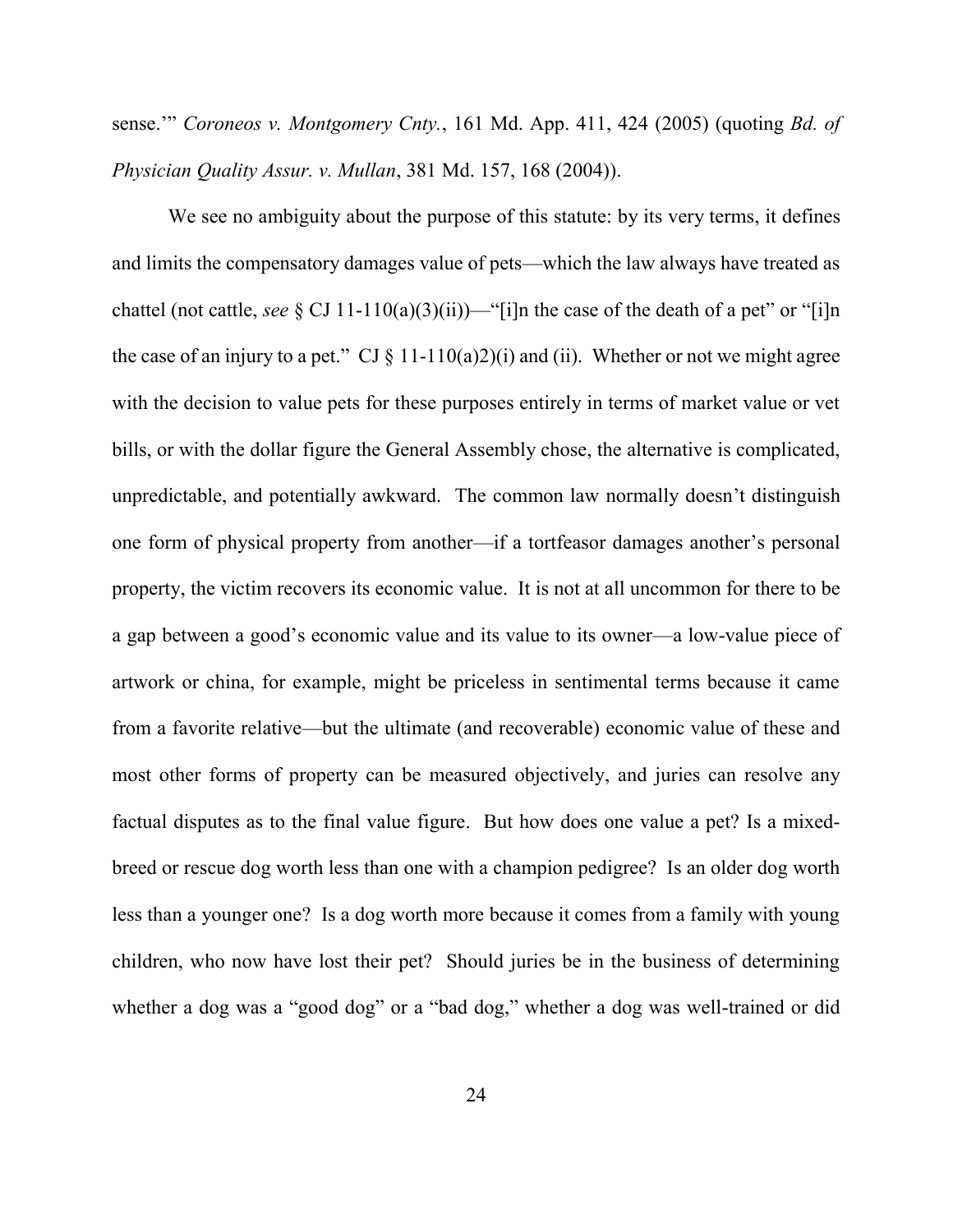tricks, projecting a dog's life expectancy, and putting dollar values on the difference? The General Assembly decided they shouldn't be.

Although we don't need it for interpretive purposes, the legislative history of CJ § 11-110 bolsters this point. When the General Assembly first passed it in 1989, *see* 1989 Md. Laws ch. 594, its stated purposes were to "establis[h] a certain method for the measurement of damages for an injured pet," "and defin[e] a term." The legislation was introduced to "correct" what some viewed as an anomalous result in a civil case, *Davis v. Gary*, that involved a plaintiff whose family pet, a mixed-breed dog valued at no more than \$250, suffered injuries after being attacked by the defendant's Bloodhound. The plaintiff sought to recover veterinary expenses that totaled nearly \$2,000, and even though the plaintiff prevailed in district court, the court awarded her only \$250. The circuit court affirmed and increased the award to  $$600<sup>13</sup>$  (The Court of Appeals denied the plaintiff's subsequent petition for *certiorari*.) The statute has been amended twice since, to increase the damages cap and to provide some additional specificity. In 1999, a new section clarified that "pet" did not include livestock, and recoverable damages increased from \$2,500 to \$5,000. 1999 Md. Laws, Chap. 399. And in 2005, the statute added the term

<sup>13</sup> Most likely, the trial court awarded \$250 as the fair market value of the dog, *see, e.g.*, *Bastion v. Laffin*, 54 Md. App. 703, 714 (1983) (defining "[t]he measure of damages for tortious injuries to personal property" as "the lesser of the difference between the value of the property immediately before the harm has been done and its value immediately thereafter or the reasonable cost of repairs"), and it may be that the circuit court simply viewed that calculation differently.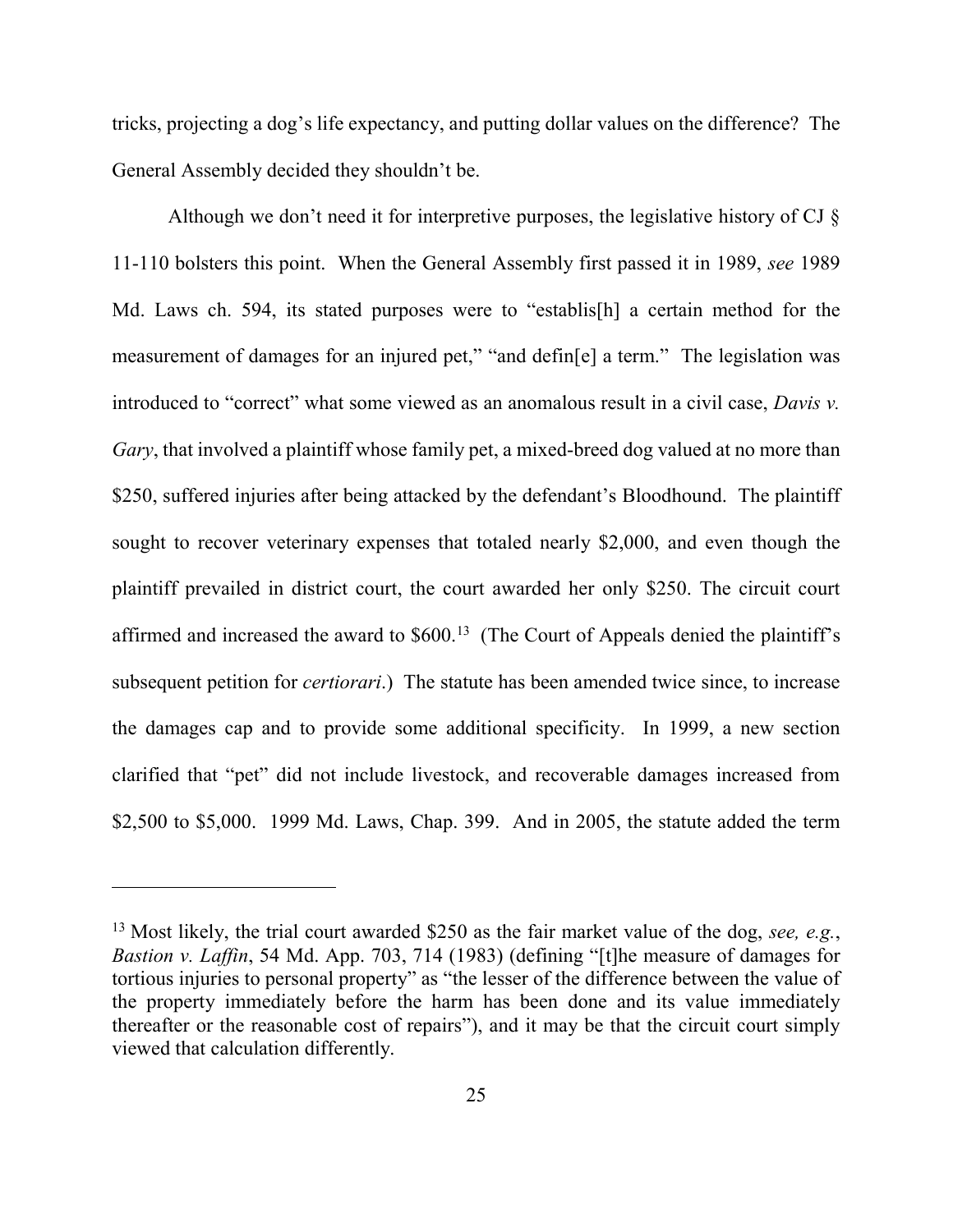"compensatory damages," defined it, altered the language of CJ § 11-110(b) to impose liability affirmatively for compensatory damages on one who "tortiously causes" the injury to a pet, and changed the damages limitation to \$7,500. 2005 Md. Laws, Chap. 250.<sup>14</sup>

 All this means, though, is that the General Assembly limited the extent of a tortfeasor's liability for the tortious injury he causes to a pet. This statute does not, and cannot, alter the fundamental nature of the underlying (in this case, constitutional) tort. Nor does it limit a victim's *overall* recovery for a tort that includes, but isn't limited to, damage to a pet for vet bills up to \$7,500. A far-fetched example illustrates the point. Suppose that someone distractedly (and thus negligently) drove his car into the wrong driveway, crashed into his next door neighbor's garage, smashed the garage door and the car just inside it, and injured the neighbor's rabbit, who lived in a hutch along the garage wall. The Deputy's theory of CJ  $\S$  11-110 would limit the neighbor's recovery to the bunny's vet bill and preclude any recovery for the much greater damage to the neighbor's car or house. That cannot be the result the General Assembly intended for that hypothetical or for this case.

<sup>&</sup>lt;sup>14</sup> Although the bill file from 2005 contains some reference in background information to certain out-of-state cases that permit recovery of non-economic damages for injury or death of a pet, the purposes of the bill do not make reference to recovery of such damages. A letter from the Attorney General's Office discussing the effect of the bill characterizes the change to the law as improving it by permitting an owner to recover "both the fair market value of the pet before death and the reasonable and necessary cost of veterinary care."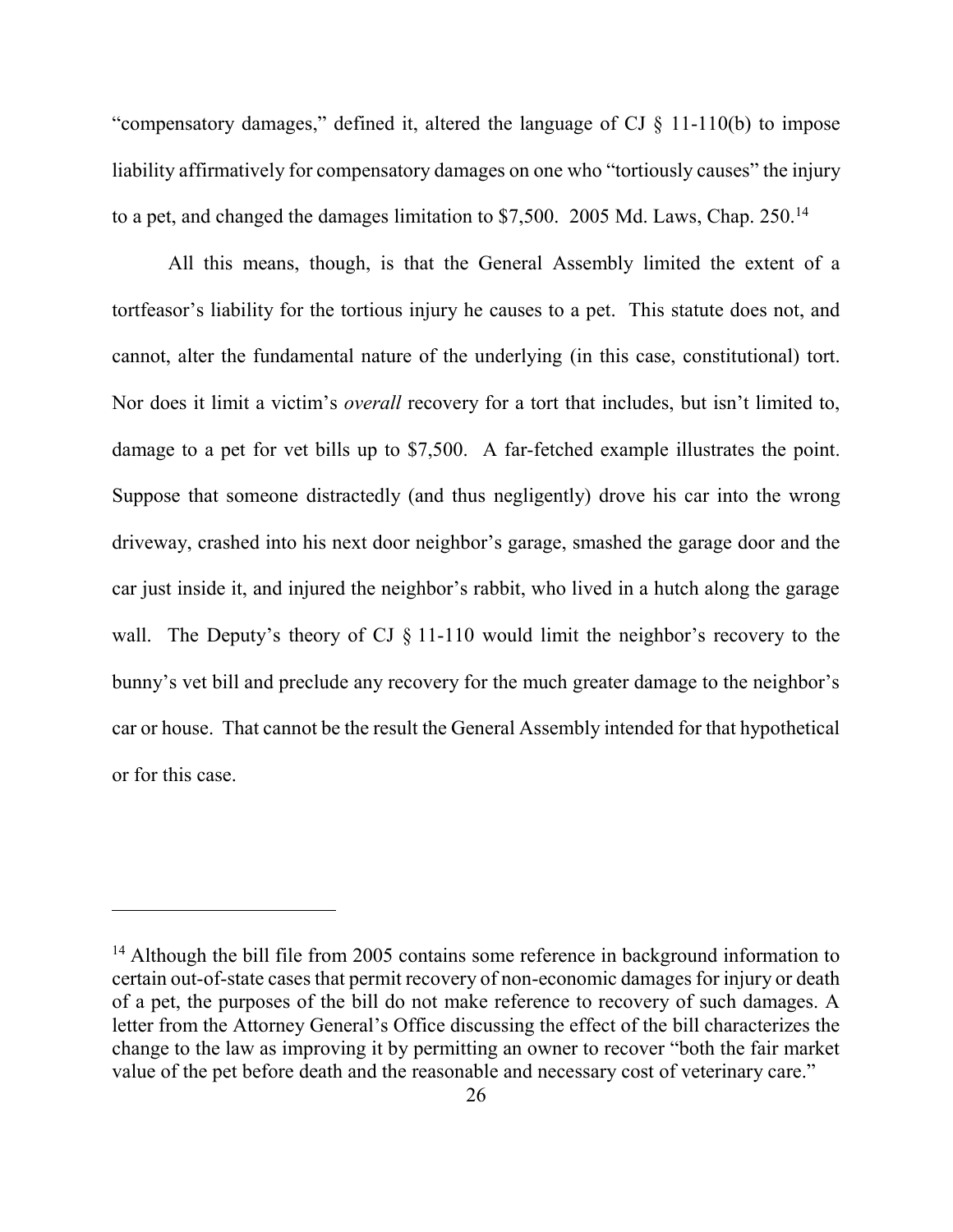The argument becomes even more untenable when we bring it back to this case. On the count at issue, the Jenkinses alleged that Deputy Brooks violated their rights under Articles 24 and 26 of the Maryland Constitution when, acting with gross negligence, he used excessive force and shot Brandi. They alleged more than one form of damage from the Deputy's actions, and the law entitled them to recover more than just property damage. At the time CJ § 11-110 was enacted, the law of constitutional torts was only just developing,<sup>15</sup> and we see no suggestion (nor does Deputy Brooks point us to any) that the legislature intended to limit recovery for constitutional torts, or any others for that matter, more broadly than the pets-as-property damage limitation we see on the face of the language.<sup>16</sup> So the trial court was correct to reduce the Jenkinses' recovery for Brandi's

<sup>&</sup>lt;sup>15</sup> In the context of excessive force claims against law enforcement officers, "the concept" of a 'constitutional tort' first entered the American landscape in *Bivens v. Six Unknown Agents of the Federal Bureau of Narcotics*," 403 U.S. 388 (1971), T. Hunter Jefferson, *Constitutional Wrongs and Common Law Principles: The Case for Recognition of State Constitutional Tort Actions Against State Governments*, 50 Vand. L. Rev. 1525, 1529 (1997), the body of law really only began to emerge in the eighties and nineties. *See id.* at 1534-35; *see also Widgeon v. Eastern Shore Hosp. Center*, 300 Md. 520 (1984) (recognizing that where "individual rights, such as those protected by Article 26, were preserved by a fundamental document . . . a violation of those rights generally could be remedied by a traditional action for damages.").

<sup>16</sup> Coincidentally, in the 1989 legislative session, House Bill 364 proposed to add a provision to the Maryland Tort Claims Act that "would have provided that '[i]mmunity is not waived' under the [MTCA] for 'any state . . . constitutional claim.' In the course of the bill's legislative process, this provision was amended out. Ultimately House Bill 364 did not pass." *Ritchie v. Donnelly*, 324 Md. 344, 374 n. 14 (1991). So although the concept of constitutional torts was surely out there, the history of CJ  $\S$  11-110 suggests no such awareness of their effect in that context.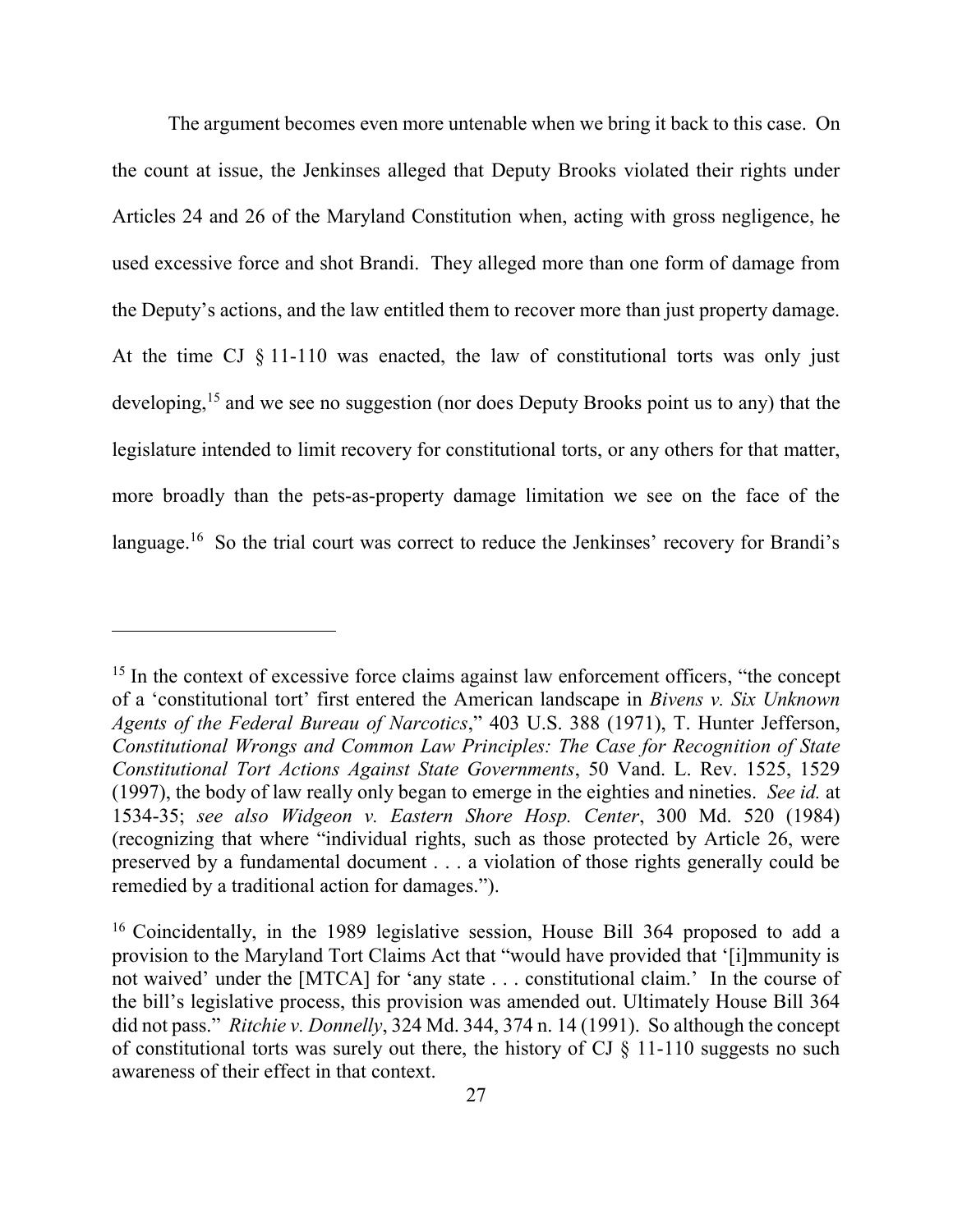*veterinary* bills from the original \$20,000 award to the total of \$7,500. But nothing about CJ § 11-110 vitiated their existing right to recover, on appropriate proof, whatever non-pet damages they could prove, including their non-economic damages, for the Deputy's grossly negligent violation of their constitutional rights. Put another way, if the Deputy's bullet had missed Brandi, entered the house, and hit an expensive china vase sitting on the mantle, there would be no doubt that the Jenkinses could recover the economic and noneconomic damages they could prove. Because pets are property,  $CI \$  $11-110$  defines their property value, but it cannot rationally be read to cabin a grossly negligent official's total liability based on the fortuity that he shot a pet rather than something inanimate.

We express no views on CJ  $\S$  11-110's reach in other circumstances, such as whether it reasonably would be construed to cover veterinary malpractice cases, product liability cases such as *Ferrell*, or other similar situations. We hold only that it *does not* limit the Jenkinses' total recovery for the constitutional tort to the capped value of their pet's vet bills.<sup>17</sup>

<sup>17</sup> We note in passing that the *Stanley* case doesn't change the outcome here. Although the *Stanley* court did apply the statute, the injuries there were "tortious" in the classic sense injuries to a dog because of the dangers allegedly posed by the defendant's product, where the plaintiff proceeded on claims in negligence, strict liability, and fraud. *Id*. at 768. The court pointed out as well that CJ § 11-110 did not limit the plaintiff's damages on her implied warranty, unjust enrichment, and Maryland Consumer Protection Act claims. *Id.* (It did hold that she could not recover non-economic damages under these claims.)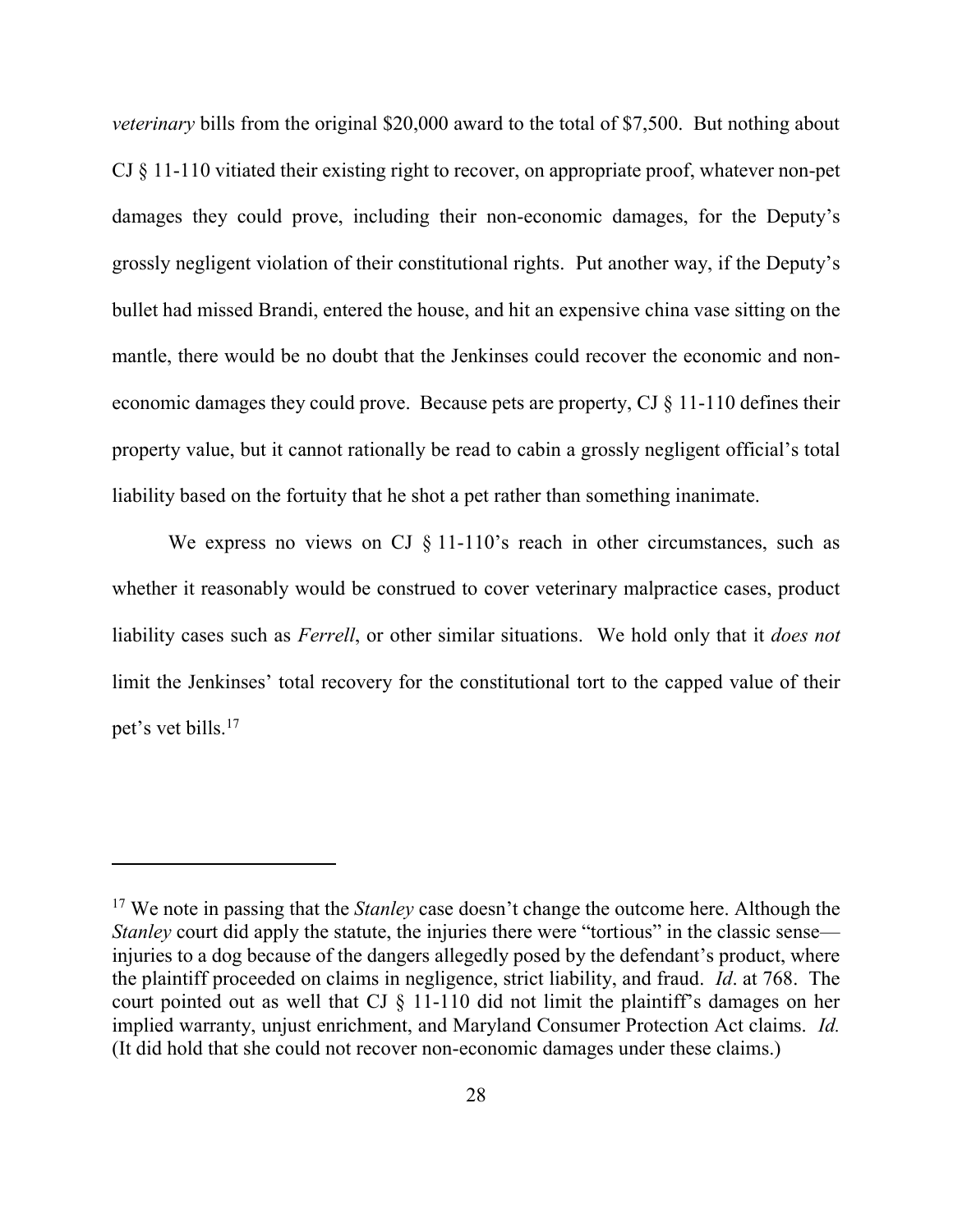#### **2. Mental anguish damages under Counts 3 and 5.**

*Next*, Deputy Brooks appeals the award of damages in the shooting incident under Count 3 (Trespass to Chattel) and Count 5 (Article 24 Violation), arguing that the trial court should not have denied his Motion for Judgment on the Jenkinses' claim for mental anguish damages relating to the shooting. Maryland Rule 2-519 provides that "[a] party may move for judgment on any or all of the issues in any action at the close of the evidence offered by an opposing party" and that the "moving party shall state with particularity all reasons why the motion should be granted." Md. Rule 2-519(a). We review the circuit court's decision *de novo*. *Thomas v. Panco Mgmt. of Md., LLC,* 423 Md. 387, 393-94 (2011). "'[W]here the evidence is not such as to generate a jury question, *i.e.*, permits but one conclusion, the question is one of law and the motion must be granted.'" *Ayala v. Lee*, 215 Md. App. 457, 467 (2013) (quoting *Address v. Millstone*, 208 Md. App. 62, 80 (2012), *cert. denied*, 430 Md. 646 (2013)). On the other hand, the trial court should deny a motion for judgment "if, from the evidence adduced that is most favorable to the plaintiff, a reasonable finder of fact could find the essential elements of the cause of action by a preponderance standard." *DeMuth v. Strong*, 205 Md. App. 521, 547 (2012).

Deputy Brooks argues that the Jenkinses could not recover "for mental-anguish type damages for tortious injury to property in Maryland in the absence of fraud, malice, or *other like motives*." (Emphasis added.) Citing *Exxon Mobil Corp. v. Albright*, 433 Md. 303 (2013), he claims that the facts here do not constitute any "extenuating circumstances" that could fall under the "other like motives" umbrella. The Jenkinses counter with two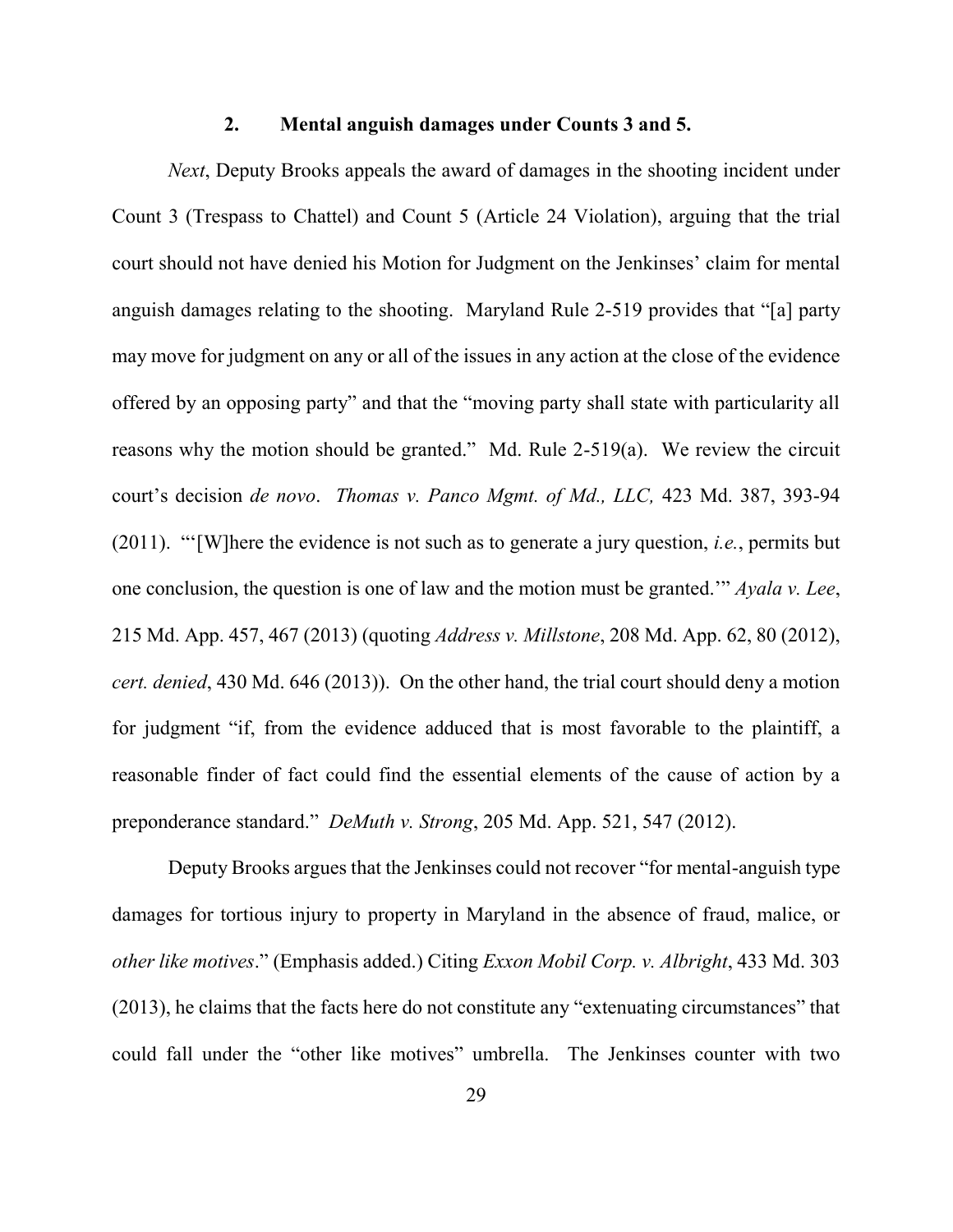arguments: *first*, that the gross negligence that the jury found qualifies as an "other like motiv[e]," and *second*, that this limitation on emotional damages doesn't apply in any event because they sought recovery not simply for *witnessing* the injury to Brandi, but for the harm done *directly* to them based on the violation of Article 24.

*First*, we disagree with the Jenkinses that the "other like motives" analysis under *Exxon* and earlier cases applies here (although we will discuss it below when we address the trespass claims). Cases using this framework involved claims relating to *real property*, *see, e.g.*, *Dobbins v. Wash. Suburb. Sanitary Comm'n*, 338 Md. 341 (1995); *Wolf v. Levitt & Sons, Inc.*, 267 Md. 623 (1973), and we are not aware of any cases that apply the rule to a claim involving trespass to *chattel* (*i.e.*, trespass to *personal property*). And it is not obvious that it should apply—a trespass to chattel is more like conversion than a trespass to real property. *See, e.g.*, *Darcars Motors of Silver Spring, Inc. v. Borzym*, 150 Md. App. 18, 41 (2003) (remarking upon the "difference in degree between a more serious conversion of property and a less serious trespass to property"), *aff'd*, 379 Md. 249 (2004).

*Second*, however, the Jenkinses *were* entitled to recover non-economic damages in connection with their constitutional claim. Beyond the trespass to chattel claim, the jury also found that Deputy Brooks acted with gross negligence in violating the Jenkinses' *constitutional rights*. *See Widgeon v. Eastern Shore Hosp. Ctr.*, 300 Md. 520, 537-38 (1984) (holding that "where an individual is deprived of his liberty or property interests in violation of Articles 24 and 26, he may enforce those rights by bringing a common law action for damages"); *see also Prince George's Cnty. v. Longtin*, 419 Md. 450, 482-90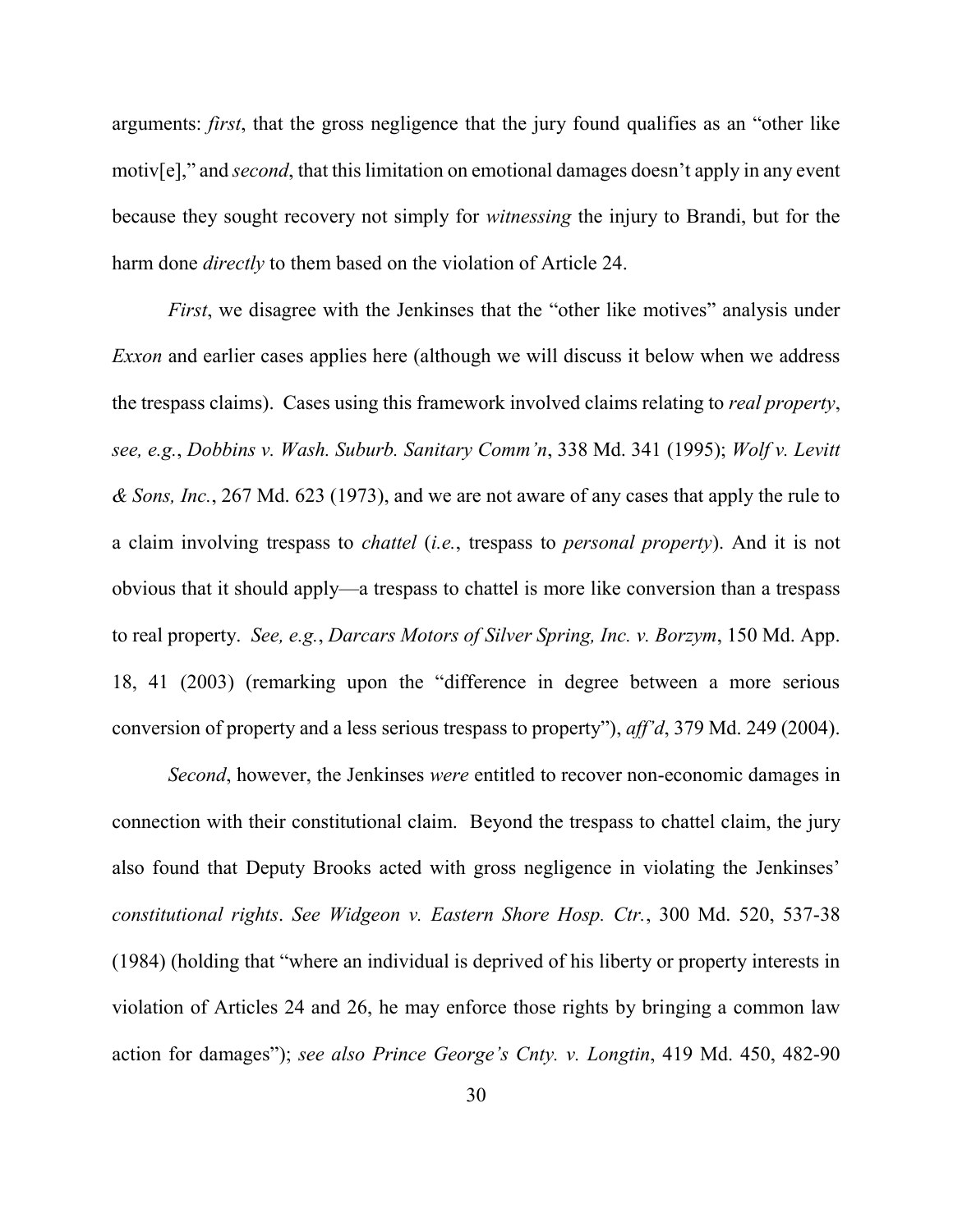(2011) (affirming a \$6.2 million verdict in favor of an arrestee whom police had held for eight months in spite of possessing exculpatory DNA evidence); *Espina v. Prince George's County*, 215 Md. App. 611, 657 (2013), *cert. granted*, 438 Md. 132 (May 15, 2014) (holding that plaintiff could recover for an Article 24 claim even though the jury had found that a police officer was not guilty of assaulting the victim). It may be that the jury awarded more damages because Brandi is a beloved family dog rather than an inanimate object, but that doesn't define the nature of the claim. *Cf. Brown v. Muhlenberg Twp.*, 269 F.3d 205, 218 (3d Cir. 2001) (concluding that Pennsylvania law would allow recovery for intentional infliction of emotional distress where police officer fired five rounds into owner's dog, reasoning that "in such cases, the malicious behavior is directed to the owner as well as to the pet, with the potential for serious emotional injury to the owner being readily apparent"). The jury had the opportunity to view Deputy Brooks, and Brandi coming toward him, for what even the Deputy concedes was a full eight seconds, and found affirmatively that Deputy Brooks acted with gross negligence. That finding entitled the Jenkinses to seek and prove noneconomic damages.

# **C. The Trial Court Did Not Err In Declining To Reduce The Verdict On The Shooting-Related Claims.**

 The Deputies contend that the damages the jury awarded for the shooting were grossly disproportionate to the amount of medical care the dog received (they contend that there was a "more than 30 to 1 ratio" between the \$200,000 award and the \$6,100 veterinary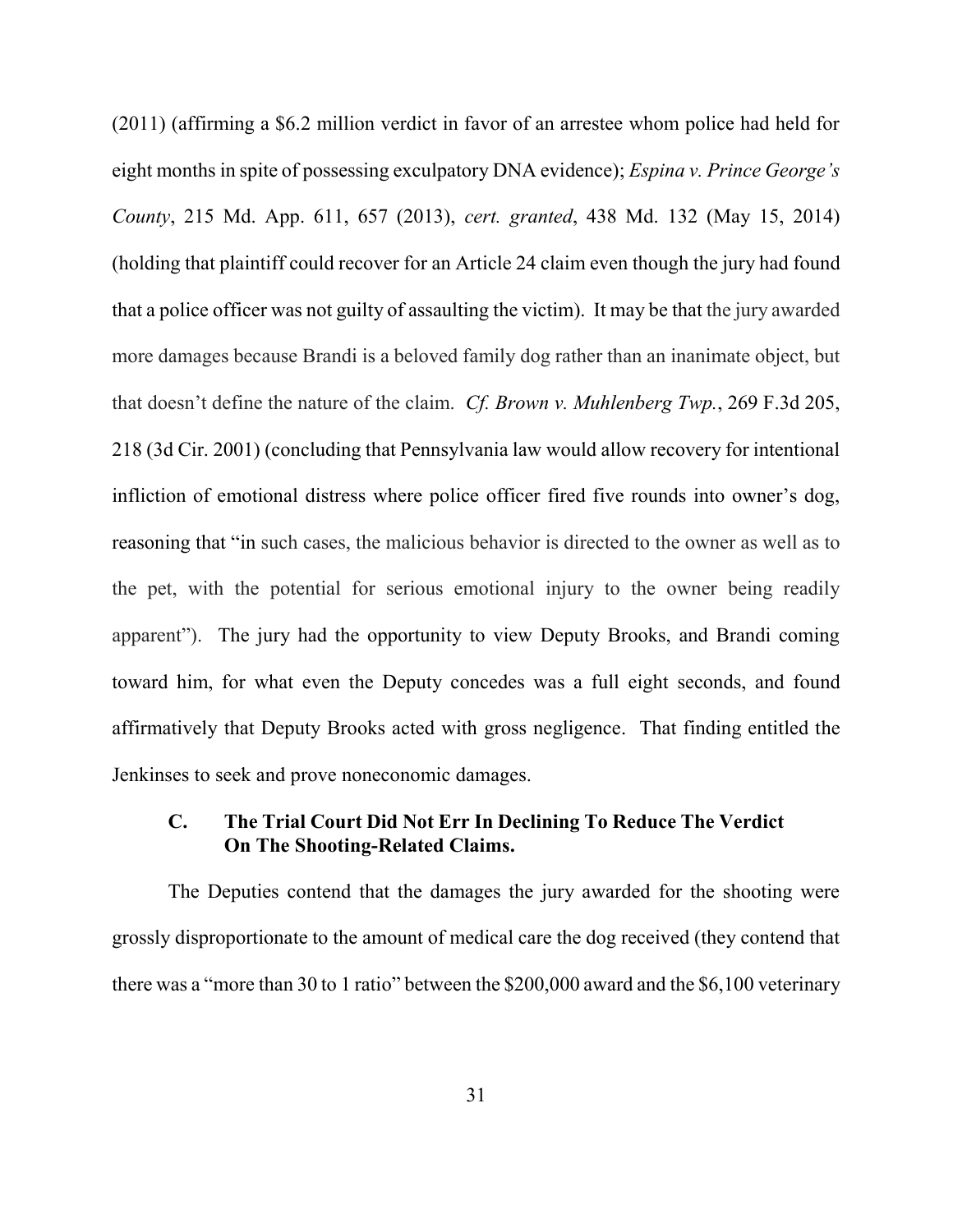care bills).<sup>18</sup> The Jenkinses respond that the jury arrived at a reasonable award in light of all the evidence and that the Deputies cannot justify a reduction. We review a trial court's decision to reduce a jury verdict (or not) for an abuse of discretion. *Owens-Illinois, Inc. v. Hunter*, 162 Md. App. 385, 415 (2005). Maryland Rule 2-533 gives the trial court broad discretion, and "it is for the trial judge to determine whether a verdict "shocked his conscience," was "grossly excessive," or merely "excessive." And the Jenkinses are correct that the bar is a high one:

> [A]ll of these formulae mean substantially the same thing, ... that the damages are "such as all mankind must be ready to exclaim against, at first blush," being used to indicate the trial judge should extend the fullest consideration possible to the amount returned by the jury before it concludes that it shocks his conscience, is "grossly excessive" or is "excessive."

*Conklin v. Schillinger,* 255 Md. 50, 69 (1969) (citations omitted).

<sup>18</sup> We assume that the Deputies have borrowed from *Owens-Illinois v. Hunter*, 162 Md. App. 385, 415 (2005), in which we noted that "one of the factors judges may consider in evaluating remittitur motions is the proportional relationship between noneconomic personal injury damages awarded and the compensatory damages deriving from the same injury." *Id.* (citing *Conklin v. Schillinger*, 255 Md. 50, 70 (1969)).

Even so, the Deputies' ratio argument does not withstand closer mathematical scrutiny. The jury awarded each plaintiff \$100,000 in non-economic damages and \$10,000 in economic damages, so the ratio from the jury's perspective was only ten to one. The Deputies only get to their ratio figure by weighing the *combined* non-economic damages awarded to both plaintiffs against the single post-*remittitur* economic damages amount, which seems artificially skewed.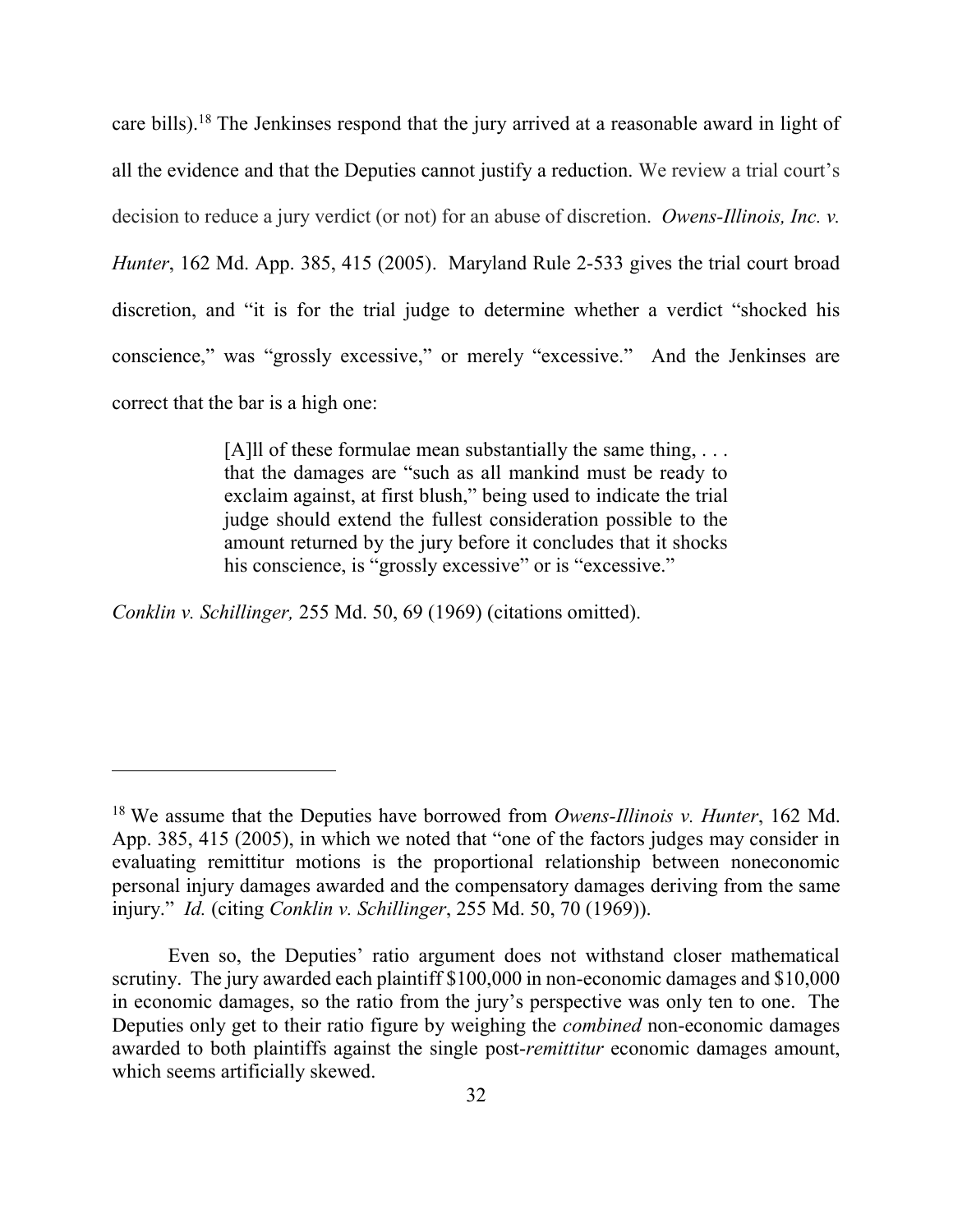Against that standard, we disagree with the Deputies that the \$200,000 verdict was excessive.<sup>19</sup> The Jenkinses presented not just testimony, but also videotape evidence of what took place:

- The videotape shows Mr. Jenkins visibly upset, and Mrs. Jenkins holding Brandi and crying.
- Mr. Jenkins testified that he feared Brandi was going to die, and her cry on the way to the vet "was something I never heard in my life, and . . . my wife's still hysteric[al], . . . I was hopin' that that dog wouldn't pass away in my wife's arms."
- Brandi had bandages on her shoulder that had to be changed every three to four hours for about ten days. (Mrs. Jenkins could not change the bandages because, as Mr. Jenkins implied, it was too upsetting for her.) She required constant attention during her recovery to keep her calm and keep her staples and drainage tube from coming out.
- Mr. Jenkins testified that the family's "lifestyle was changed. We . . . pretty much stayed home all the time to try and make sure . . . [Brandi] was getting attention that she needed."
- Brandi continues to be "very nervous and anxious," keeping the Jenkinses up at night even at the time of trial.
- Mr. Jenkins testified that now when people come to his door, he and his wife become "jittery and nervous," and as he put it, "we kind of feel that we're little prisoners in our own little area here now."
- Mrs. Jenkins testified to the fear she felt at the time of the shooting, both because she was "terrified" that Deputy Brooks was going to shoot her husband and because she was afraid her husband was going to die.

 $19$  Although this argument went to the entire verdict, we address it only as it relates to the shooting because, as we discuss next, we are reversing the judgment on the trespass to property claim.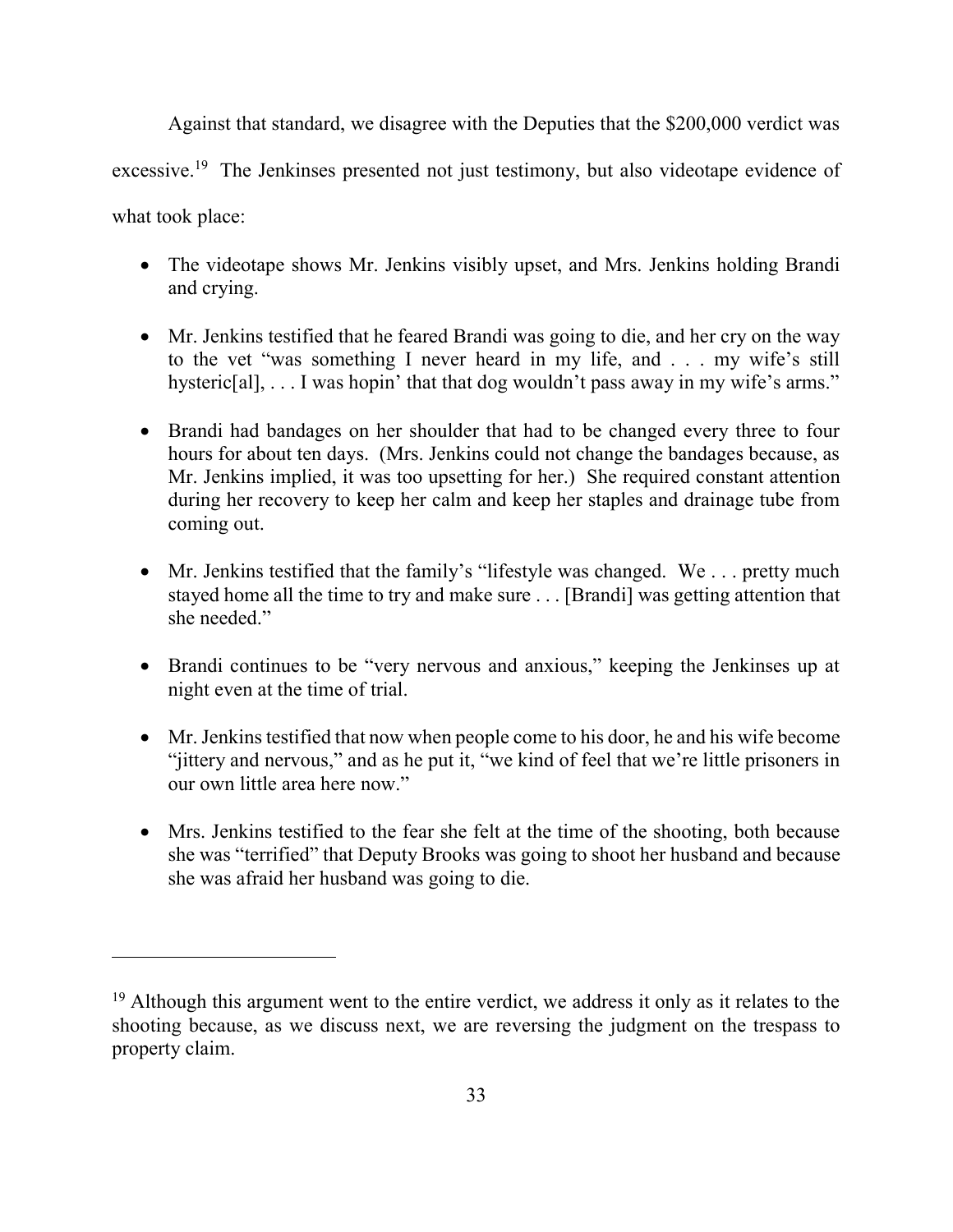- Mrs. Jenkins also testified to the difficult ride to the vet, and the fact that she thought of Brandi as "part of [the] family." She testified to the disruption of the family's routine during Brandi's recovery because of the logistics of having to change her dressing and how upset she was at seeing Brandi's condition.
- After the shooting, Mrs. Jenkins began to have panic attacks, which she'd had before but subsided. She testified that she would move if she could, because she relives the incident daily when she pulls into the driveway. As she put it, she no longer feels at home.

The jury concluded from the evidence that Deputy Brooks had acted with gross negligence and awarded damages accordingly. The trial judge explained after lengthy post-trial argument that she knew of no case with similar circumstances that would have justified reducing this verdict, and the Deputies have not identified one (nor has our research unearthed any). We agree with the court that it was for the jury to make the determination, that it had ample evidence of the damage that the Jenkinses suffered, and that permitting *remittitur* "would just open up every jury verdict to . . . saying [that it was . . . ] just not warranted by the evidence." The court properly exercised its discretion in declining, under the circumstances, to substitute its judgment for the jury's. $20$ 

<sup>&</sup>lt;sup>20</sup> We also find that the trial court also did not improperly conflate the constitutional claims. The Deputies argue that the court allowed the jury to consider a claim under Articles 24 and 26 for the shooting, when it should only have permitted it under Article 26. We agree that an Article 26 claim could properly have been brought, but Article 24 permits a claim for excessive force too. *See Espina*, 215 Md. at 654 (citing *Graham v. Connor*, 490 U.S. 386 (1989)).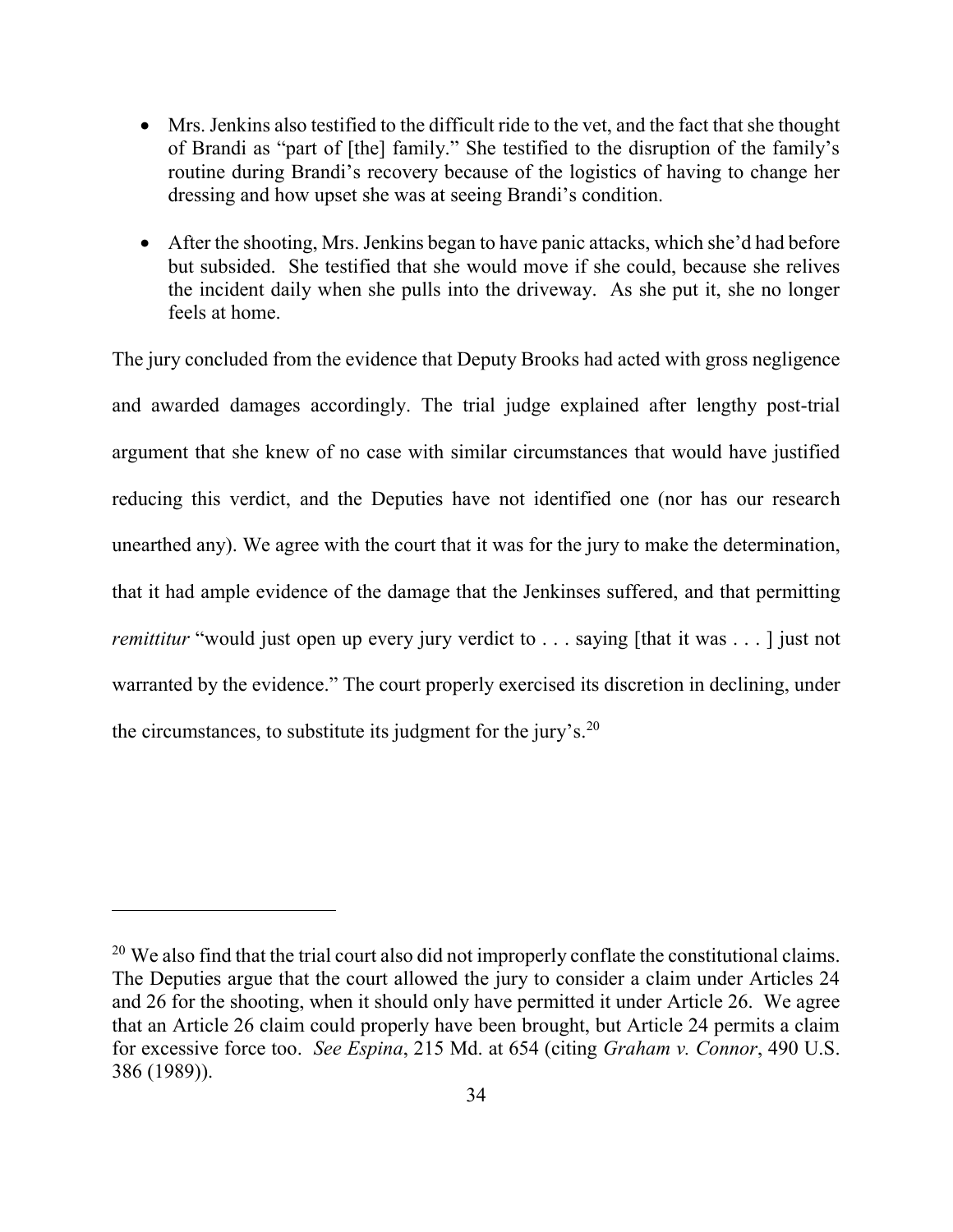# **D. The Deputies Were Immune To Suit For Constitutional Trespass And The Jenkinses Were Not Entitled To Mental Anguish Damages For Common Law Trespass.**

*Finally*, Deputies Brooks and Rector appeal the award of damages for common-law and constitutional trespass. To recap, the jury found gross negligence on the part of both Deputies under the *common-law trespass claim* (Deputy Brooks: Questions 7-9 (Count 2); Deputy Rector: Questions 21-23 (Count 2)), and liability but *no* gross negligence or malice under the *constitutional claim* (Deputy Brooks: Questions 4-6 (Counts 6 and 7); Deputy Rector: Questions 18-20 (Counts 6 and 7)). The Deputies argue *first* that because the jury found no malice or gross negligence in the context of the constitutional trespass claim, they were immune from liability on those claims; and *second*, the Jenkinses were not entitled to recover mental anguish, pain, and suffering damages in connection with the remaining trespass claim, which arose at common law. The Jenkinses respond that because the Deputies argued for a verdict sheet that allowed the jury to award damages for the trespass claims in the aggregate, and not by count, they cannot now challenge the generality of the resulting verdict. They also argue that the Deputies failed to preserve any argument regarding lack of damages for appellate review.

# **1. The Deputies are not liable personally for constitutional trespass.**

We agree with the Deputies that once the jury found that they acted without malice or gross negligence, the MTCA immunized them from personal liability on the Jenkinses' constitutional claim for entry into the home. *Ford v. Baltimore City Sheriff's Office*, 149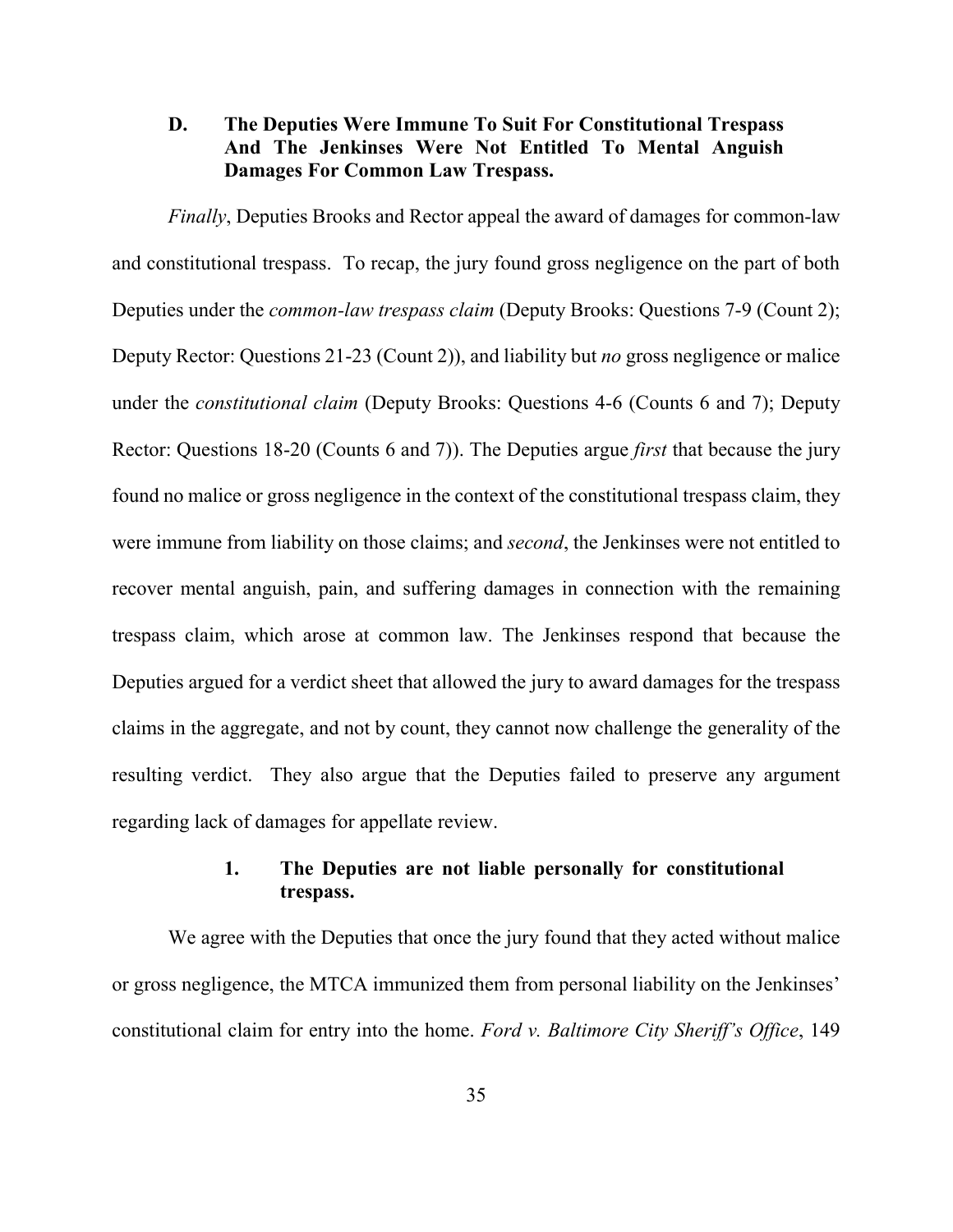Md. App. 107, 120 (2002). A State employee "acting within his or her scope of employment and without malice or gross negligence is immune from suit," *id*. (citing CJ § 5-522), and the jury resolved that threshold mental state question (which we agree the court properly submitted to the jury, although it was a close call in light of the indisputably valid arrest warrant that brought the Deputies to the house in the first place) in the Deputies' favor.

# **2. The Jenkinses are not entitled to mental anguish or pain and suffering damages for common-law trespass.**

This leaves the common-law trespass claim. On this claim (and unlike the constitutional trespass claim), the jury found that the Deputies acted with gross negligence. That seems, at least at first blush, to create a potential inconsistency between the verdicts on the constitutional and common-law trespass claims, an argument that the Deputies raise in their briefs. But we need not resolve that possible discrepancy because the Jenkinses' claim fails at the damages phase of the analysis.

In *Exxon Mobil Corp. v. Albright*, the Court of Appeals reiterated that a plaintiff must establish "malice, fraud, or other like motives" to recover damages for emotional distress "attendant to property damage." 433 Md. at 395. The Jenkinses argue that the jury's gross negligence finding on the common-law trespass claim qualifies as an "other like motive" for these purposes. This matters because the jury was asked only to consider "Non-Economic Damages (mental anguish, pain and suffering)" in connection with the trespass claims, and the \$100,000 the jury awarded to each plaintiff against each Deputy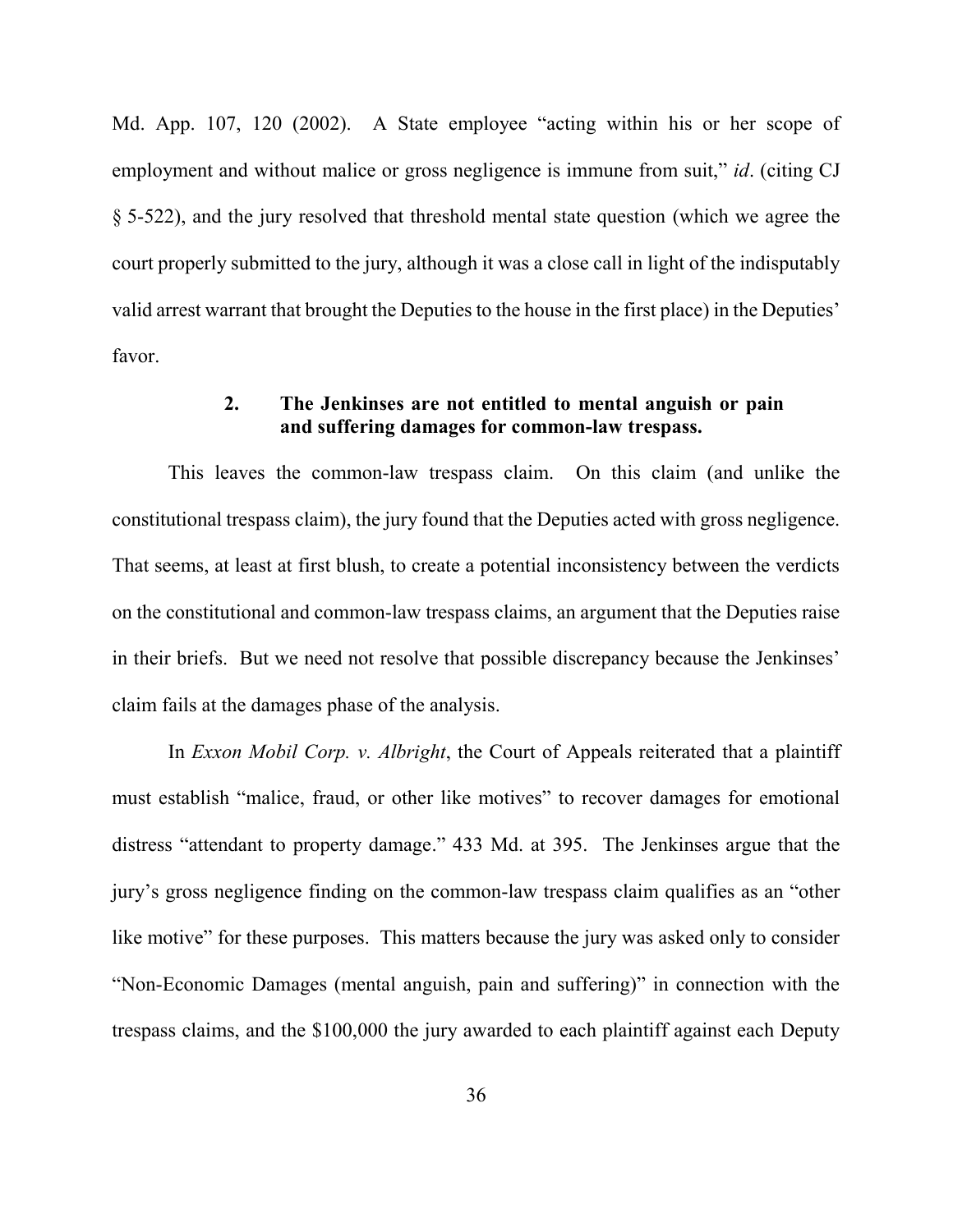(a total of \$400,000) fell entirely into that category. And since the jury declined to find malice with regard to the trespass, the Jenkinses' common law damages claim fails altogether unless this "other like motives" concept applies and covers the Deputies' actions.

The Court of Appeals in *Exxon* cited *Ford* for the "other like motives" language, but it originated in the Court's decision in *Zeigler v. F Street Corp.*, 248 Md. 223 (1967).<sup>21</sup> A close look at that case suggests that although *Zeigler* intended to leave a door open for some undefined category of damages premised on a trespass, it left it open a crack too small for the Jenkinses' claims here. The plaintiff in *Zeigler* owned property with her husband that sustained considerable damage after the defendant began developing adjacent property. The problems with the property continued unabated for many months, and Mrs. Zeigler claimed that they led her husband to develop a nervous condition and ultimately caused his death. *Id.* at 225. Her complaint initially alleged a willful trespass, but after a hearing she ended up claiming only negligence on the part of the defendant. *Id.* at 225. The trial court decided that she could not recover damages on behalf of her husband's estate because his death "was not a foreseeable consequence of the negligent acts of the defendants causing damage to the plaintiff's property." *Id.* at 226.

<sup>21</sup> We note preliminarily that *Zeigler* and its progeny have applied historically to cases where the plaintiff claims damages for emotional distress where an *underlying* claim asserts damage to the real property that is the subject of the trespass. Although the Deputies do not raise it here, we see as a preliminary hurdle one that the Jenkinses have not overcome: they never established any damage to their property or their home in the first place. Mr. Jenkins testified that the house was in the state they left it when they returned from the veterinarian's office.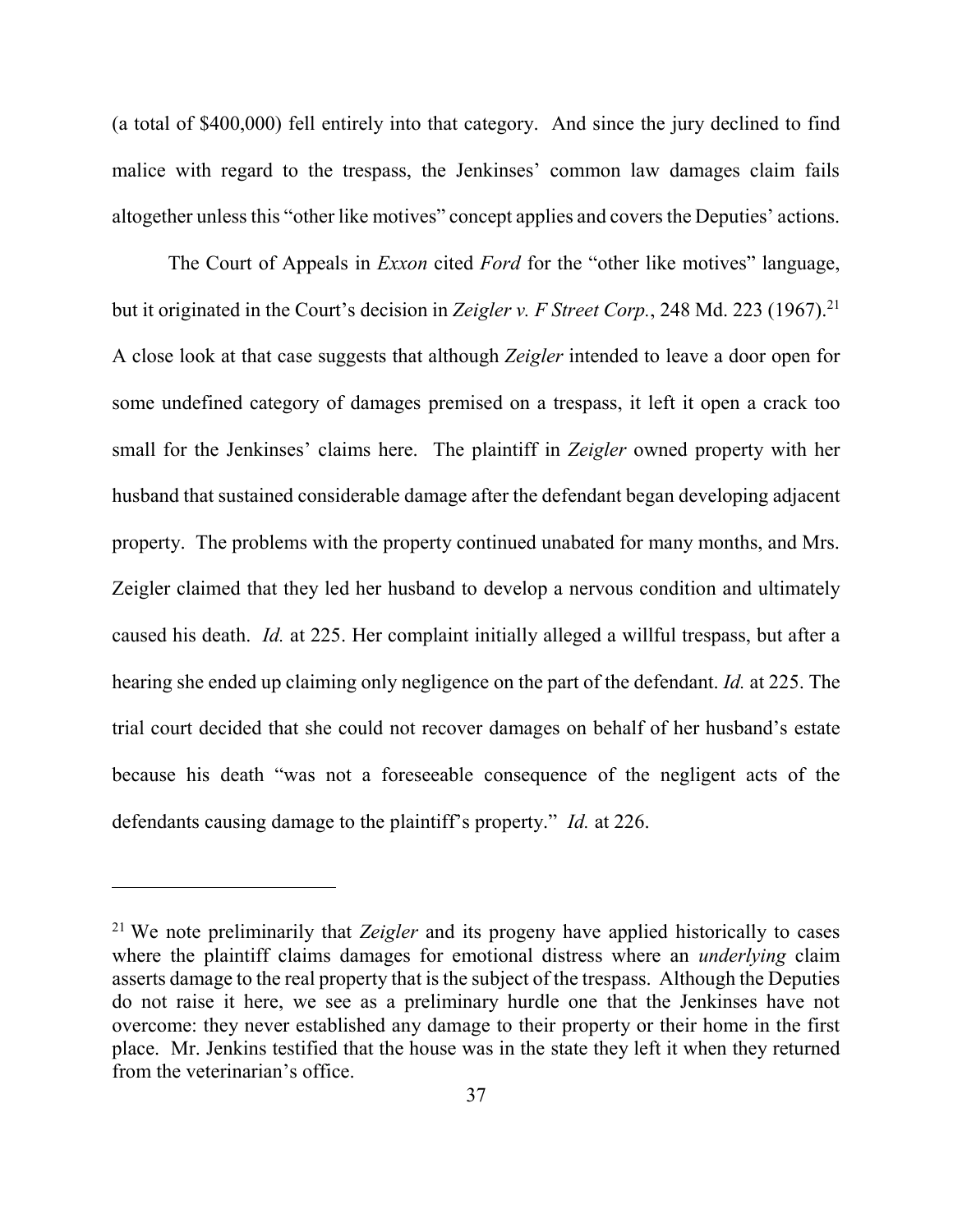The Court of Appeals affirmed, although it allowed for the *possibility* that a plaintiff could recover for mental suffering and emotional distress flowing from damage to property without a predicate physical injury. The Court qualified that possibility, though, by noting that "*ordinarily*, there can be no recovery for mental suffering, resulting from damage done to property." *Id.* at 226 (emphasis added) (citations omitted). Quoting the then-current version of *Corpus Juris Secondum* on Damages, the Court limited mental anguish damages for injury to property, but carved out certain cases using the language that the Court quoted later in *Exxon*:

> *[U]nder ordinary circumstances* there can be no recovery for mental anguish suffered by plaintiff in connection with an injury to his property. Where, however, *the act occasioning the injury to the property is inspired by fraud, malice, or like motives*, mental suffering is a proper element of damage. It has been held that an injury to property alone will not support a recovery for fright occasioned by such injury.

*Id.* (emphasis added). The Court included in that catch-all category certain factual circumstances that might justify recovery, "such as intentional conduct on the part of the defendant that could foreseeably result in injury to the plaintiff, or conduct by the defendant that endangered human safety." *Id*.

 The Court of Appeals extended this limitation to a trespass action in *Wolf v. Levitt & Sons, Inc.*, 267 Md. 623 (1973), where the plaintiffs contended that employees of the defendant trespassed onto their property in an effort to obtain information for a lawsuit between them. Mrs. Wolf claimed she became so upset upon seeing three men standing at her doors (she understood them to be Mr. Levitt's employees) that she "'fell completely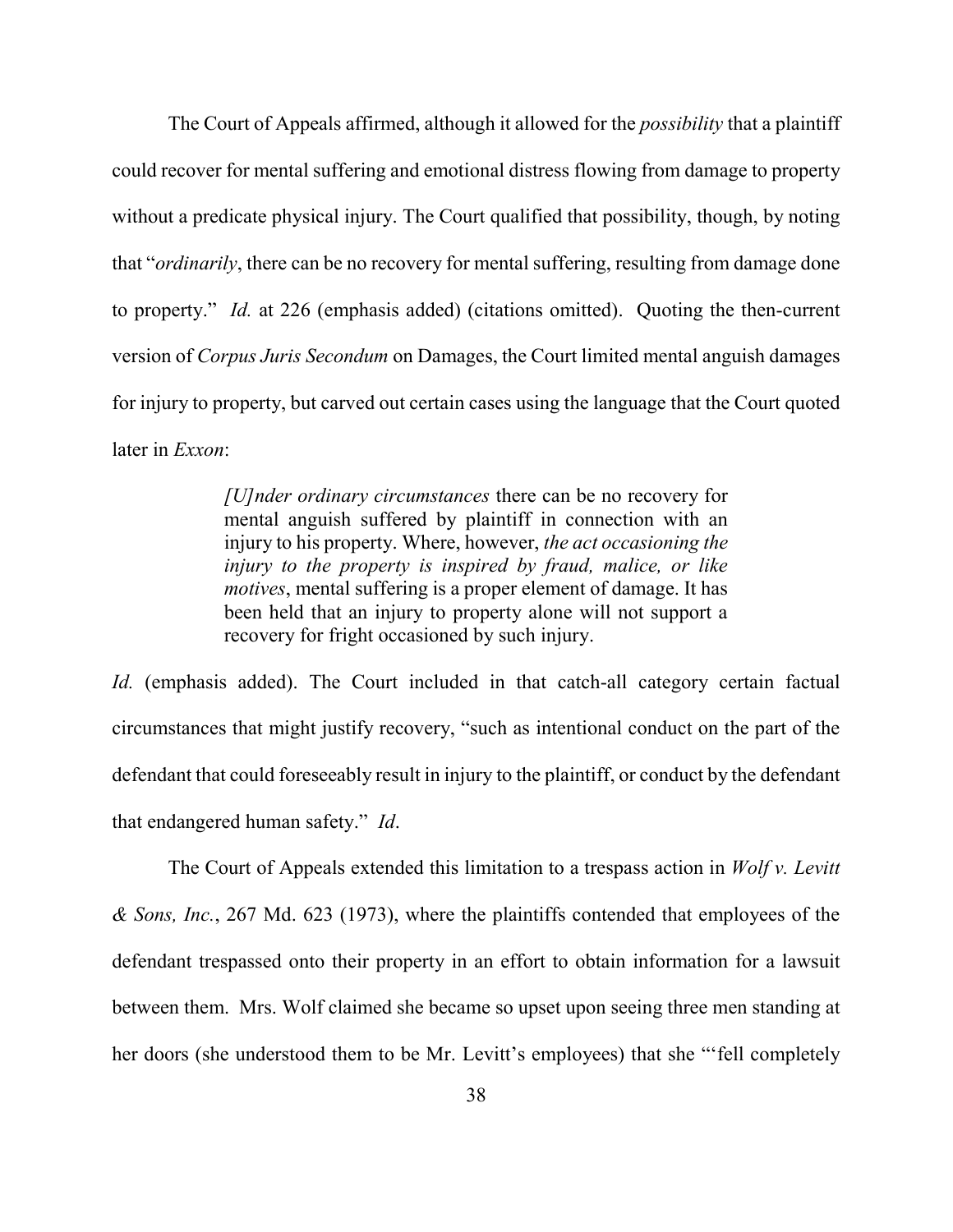apart,'" and her husband discovered her that evening "'in such a state of extreme fright that it bordered on hysteria.'" *Id.* at 626. The Wolfs filed suit seeking damages of \$150,000, including punitive damages, medical expenses, and loss of companionship by Mr. Wolf. *Id.* at 624. The Court of Appeals held that the Wolfs had presented no evidence that could bring their trespass claim within the language of *Zeigler*, and explained that the jury had properly found a "technical trespass" that entitled the Wolfs to nominal damages only. *Id.* at 630-31.

No cases we have found, however, offer any deeper insight on what range of motives might qualify as being "like" fraud or malice. Because there is no allegation here that either Deputy made any "knowing misrepresentation or knowing concealment of a material fact made to induce another to act to his or her detriment," *Black's Law Dictionary* 775  $(10<sup>th</sup>$  ed. 2013), this turns on whether gross negligence is "like" malice, which for purposes of the LGTCA means "an intentional act done knowingly of an improper purpose without legal justification or excuse." *Thomas v. City of Annapolis*, 113 Md. App. 440, 458 (1997). In the context of punitive damages, malice is "conduct of the defendant characterized by evil motive, intent to injure, ill will, or fraud." *Owens-Illinois, Inc. v. Zenobia*, 325 Md. 420, 460 (1992). The Court of Appeals clarified there that "negligence alone, no matter how gross, wanton, or outrageous, will not satisfy this standard." *Id.* at 463. And more generally, plaintiffs have not been permitted to recover for emotional injuries flowing from negligence-level torts. *See Dobbins v. Washington Sub. Sanitary Comm'n*, 338 Md. 341, 345 (1995) ("[A] plaintiff ordinarily *cannot recover* for emotional injury caused by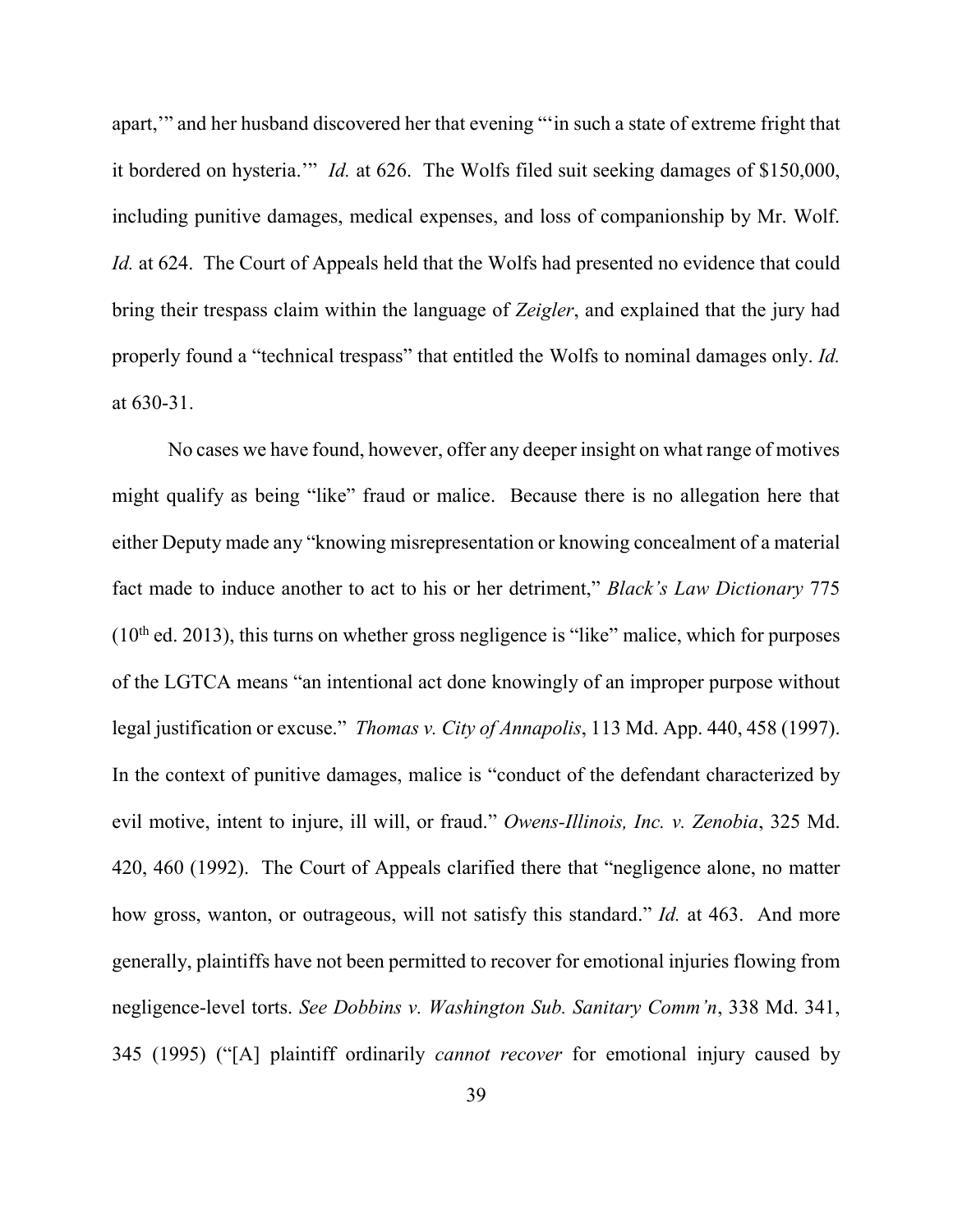witnessing or learning of *negligently inflicted injury* to the plaintiff's property" (emphasis added).); *H&R Block, Inc. v. Testerman*, 275 Md. 46, 48-49 ("Maryland decisions have generally denied compensation for mental anguish resulting from damage to property.").

 Our opinion in *Abbott v. Forest Hill State Bank*, 60 Md. App. 447 (1984), also suggests that the plaintiff must show some element of *foreseeability*. There, we held that the plaintiff had to allege "either notice of . . . mental distress on the part of the defendant *or* that the act was calculated to cause mental distress." *Id.* at 455-56 (citing *Zeigler*, 248 Md. at 226). In *Abbott*, we considered whether a plaintiff could recover damages for conversion after a bank wrongfully repossessed his car, and we held that emotional distress damages weren't recoverable for loss in property value (resulting from property damage) because the court had already dismissed an underlying fraud claim. *Id.* at 456-58.

 These cases all crystallize into one straightforward principle: a plaintiff must show an *intent*, *i.e*., an intent to deceive or an intent to harm, rather than negligence or something "'more akin to reckless conduct." *Barbre*, 402 Md. at 187. And although the jury found gross negligence in this case, that finding differs in degree from a finding of negligence, not in kind. It is impossible to know what might have driven the jury to distinguish the constitutional trespass claim from the common-law trespass in this regard. But we do know, and there is no dispute, that the Deputies were serving a valid arrest warrant, which gave them a proper motive to enter the home. There was no evidence adduced at trial that the Deputies were motivated by any intent to harm the Jenkinses when they entered the home—to the contrary, the undisputed evidence demonstrated that the Deputies entered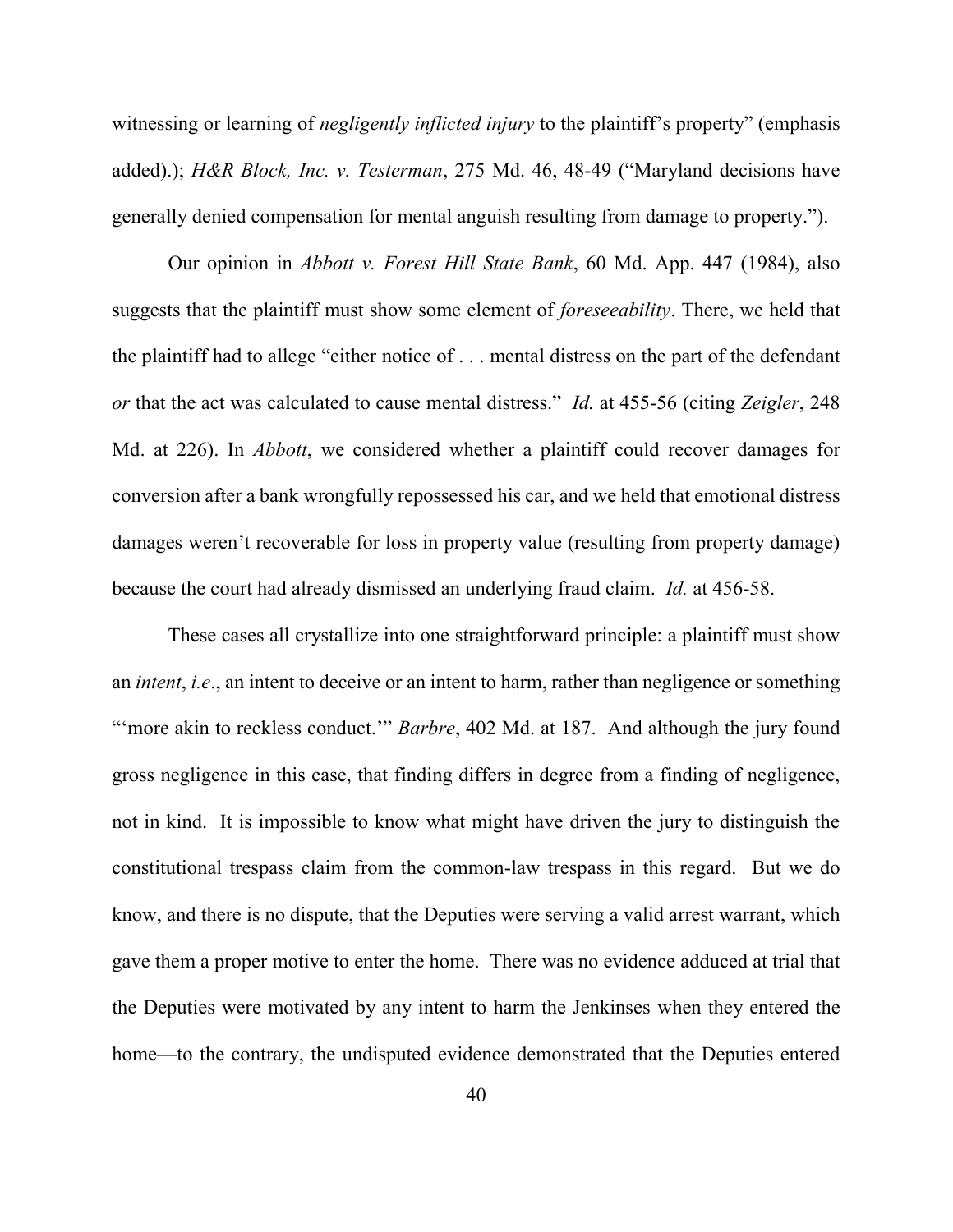and left without causing any damage to the property. Because there was neither intent nor damage to support the award of \$400,000 against the Deputies on the common-law trespass claim, we reverse that award.

This decision does not, however, undermine the jury's threshold decision that the Deputies committed a common-law trespass. Accordingly, and because the Jenkinses did not seek economic or actual damages for the common-law trespass, we remand with directions that the circuit court enter a judgment for nominal damages on that claim. *See Brown v. Smith*, 173 Md. App. 459, 484 & n.10 (2007) (a trespass violation entitles the plaintiff to nominal damages, whereas an injury to the property itself would entitle the plaintiff to compensatory damages).

\* \* \*

To summarize: we affirm the trial court's reduction of the award of economic damages for the shooting of Brandi, to one \$7,500 award to Mr. and Mrs. Jenkins against Deputy Brooks only; we affirm the jury's award of \$100,000 in non-economic damages each to Mr. and Mrs. Jenkins, also for the shooting of Brandi, against Deputy Brooks only; and we reverse the award of \$100,000 to each Mr. and Mrs. Jenkins against both Deputy Brooks and Deputy Rector—a total of \$400,000—and remand for the entry of nominal damages on the trespass claim against each.